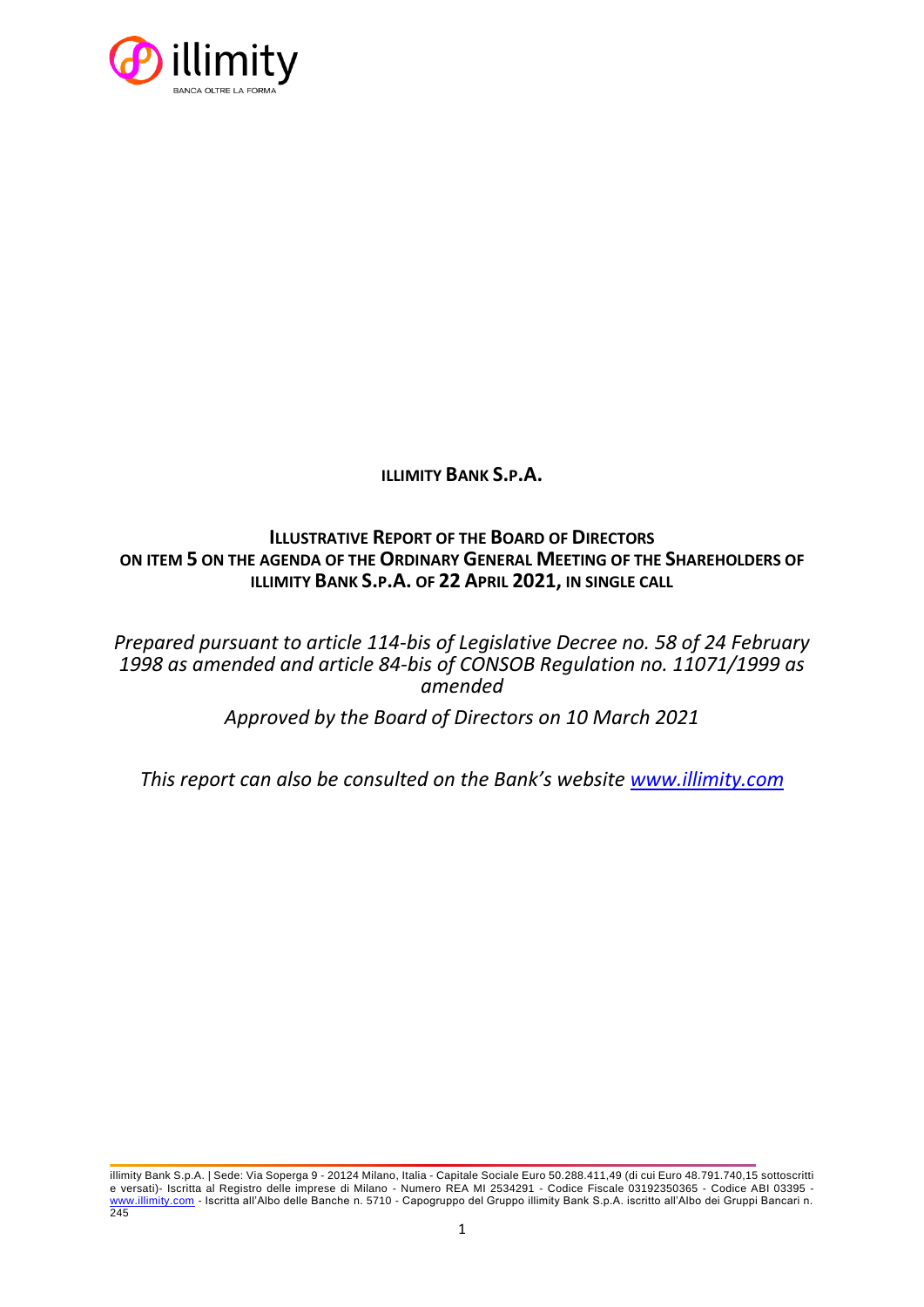

To our Shareholders,

You have been called to attend an Ordinary General Meeting at 10:00 a.m. on 22 April 2021, in single call, to discuss and adopt resolutions on the following agenda:

- 1. [*omissis*].
- 2. [*omissis*].
- 3. [*omissis*].
- 4. [*omissis*].
- **5. Annual management by objectives incentive plan for the fiscal year 2021, called "MBO Plan" (for fiscal year 2021), pursuant to article 114-bis of Legislative Decree no. 58/1998, regarding, in part, ordinary shares of illimity Bank S.p.A. Resolutions pertaining thereto and arising therefrom.**
- 6. [*omissis*].
- 7. [*omissis*].

This illustrative report has accordingly been prepared pursuant to article 114-*bis* of Legislative Decree no. 58 of 24 February 1998 as amended (the "**TUF**") and article 84-*bis* of CONSOB Regulation no. 11071/1999 as amended (the "**Issuers' Regulation**") and provides a description of item 5 on the agenda of the Ordinary Shareholders' Meeting, as well as the relative draft resolutions that you are called to adopt.

illimity Bank S.p.A. | Sede: Via Soperga 9 - 20124 Milano, Italia - Capitale Sociale Euro 50.288.411,49 (di cui Euro 48.791.740,15 sottoscritti e versati)- Iscritta al Registro delle imprese di Milano - Numero REA MI 2534291 - Codice Fiscale 03192350365 - Codice ABI 03395 [www.illimity.com](http://www.illimity.com/) - Iscritta all'Albo delle Banche n. 5710 - Capogruppo del Gruppo illimity Bank S.p.A. iscritto all'Albo dei Gruppi Bancari n.  $\frac{11}{245}$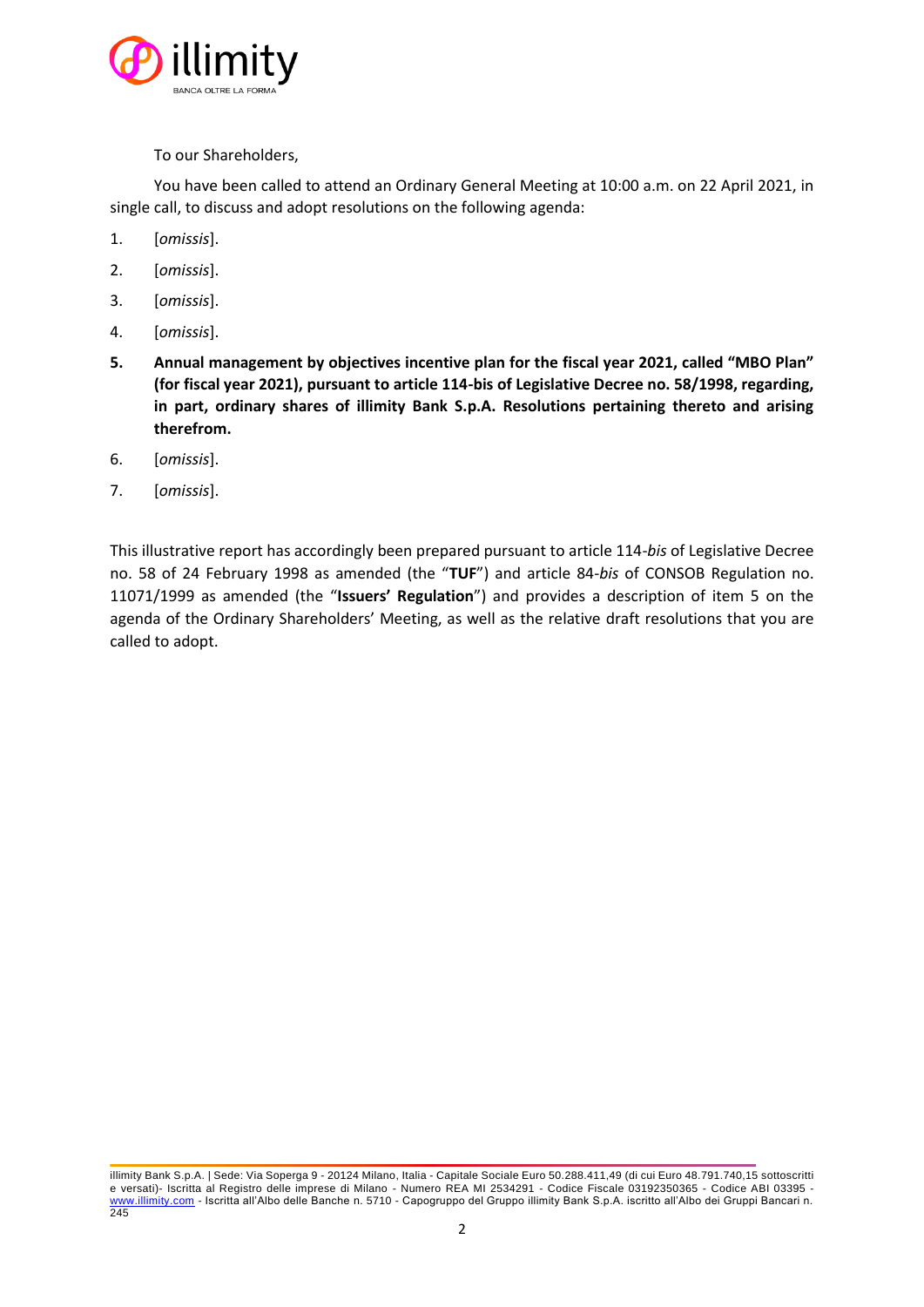

To our Shareholders,

You have been called to this Ordinary General Meeting of illimity Bank S.p.A. ("**illimity**" or the "**Bank**") to discuss and adopt resolutions, *inter alia*, on the Regulation for the MBO Incentive Plan (the "**Plan**" or the "**MBO**") for 2021, addressed to all the Group's personnel with the exception of all the staff of illimity Società di Gestione del Risparmio S.p.A..

The MBO has the aim of recognising progress towards the achievement of the Business Plan targets, encouraging the adoption of behaviours that are consistent with long-term planning and supporting the spread of a "value-building" culture consistent with the risk-management objectives set out in the Bank's Risk Appetite Framework.

The features of the Plan are all presented in the relative Information Document, prepared pursuant to article 114-*bis* of Legislative Decree no. 58 of 24 February 1998 and article 84-*bis* of CONSOB Regulation no. 11971/1999 (the "**Issuers' Regulation**") as amended, made available to the public within the terms and by the means set forth in article 84-*bis* of the Issuers' Regulation and attached to this Illustrative Report.

The MBO provides for the granting of a bonus, to be settled partly in cash and partly in illimity ordinary shares, that will be awarded to the Beneficiaries (as defined below) free of charge subject to the conditions described in more detail below.

The Plan applies to all the personnel of the Bank and/or its subsidiaries, with the exception of the staff of illimity SGR (collectively the "**Beneficiaries**").

The actual disbursement of the corresponding variable remuneration is subject to i) the performance level registered with reference to the targets contained in the "individual targets sheet" and in any case on ii) the existence of a bonus pool and iii) the satisfaction of the following preliminary conditions for activating the Plan ("Gates"):

- CET1 Ratio ≥ tolerance threshold defined in the Risk Appetite Framework as measured at 31 December 2021;
- LCR Ratio  $\geq$  tolerance threshold defined in the Risk Appetite Framework as measured at 31 December 2021;
- Net Income > 0 at 31 December 2021;
- At the individual level: no breaches of laws, regulations or corporate codes.

Regarding the Chief Executive Officer and Top Management, any bonus due will be granted in the following way:

- 60% up-front, of which 50% in cash and 50% in ordinary shares of the Bank;
- 40% deferred for three years, to be disbursed, in the absence of *malus*, as to 50% in cash and 50% in ordinary shares of the Bank.

The portion in illimity ordinary shares is subject to a lock-up period of 12 months for the up-front portion and 6 months for the deferred portion.

illimity Bank S.p.A. | Sede: Via Soperga 9 - 20124 Milano, Italia - Capitale Sociale Euro 50.288.411,49 (di cui Euro 48.791.740,15 sottoscritti e versati)- Iscritta al Registro delle imprese di Milano - Numero REA MI 2534291 - Codice Fiscale 03192350365 - Codice ABI 03395 [www.illimity.com](http://www.illimity.com/) - Iscritta all'Albo delle Banche n. 5710 - Capogruppo del Gruppo illimity Bank S.p.A. iscritto all'Albo dei Gruppi Bancari n. 245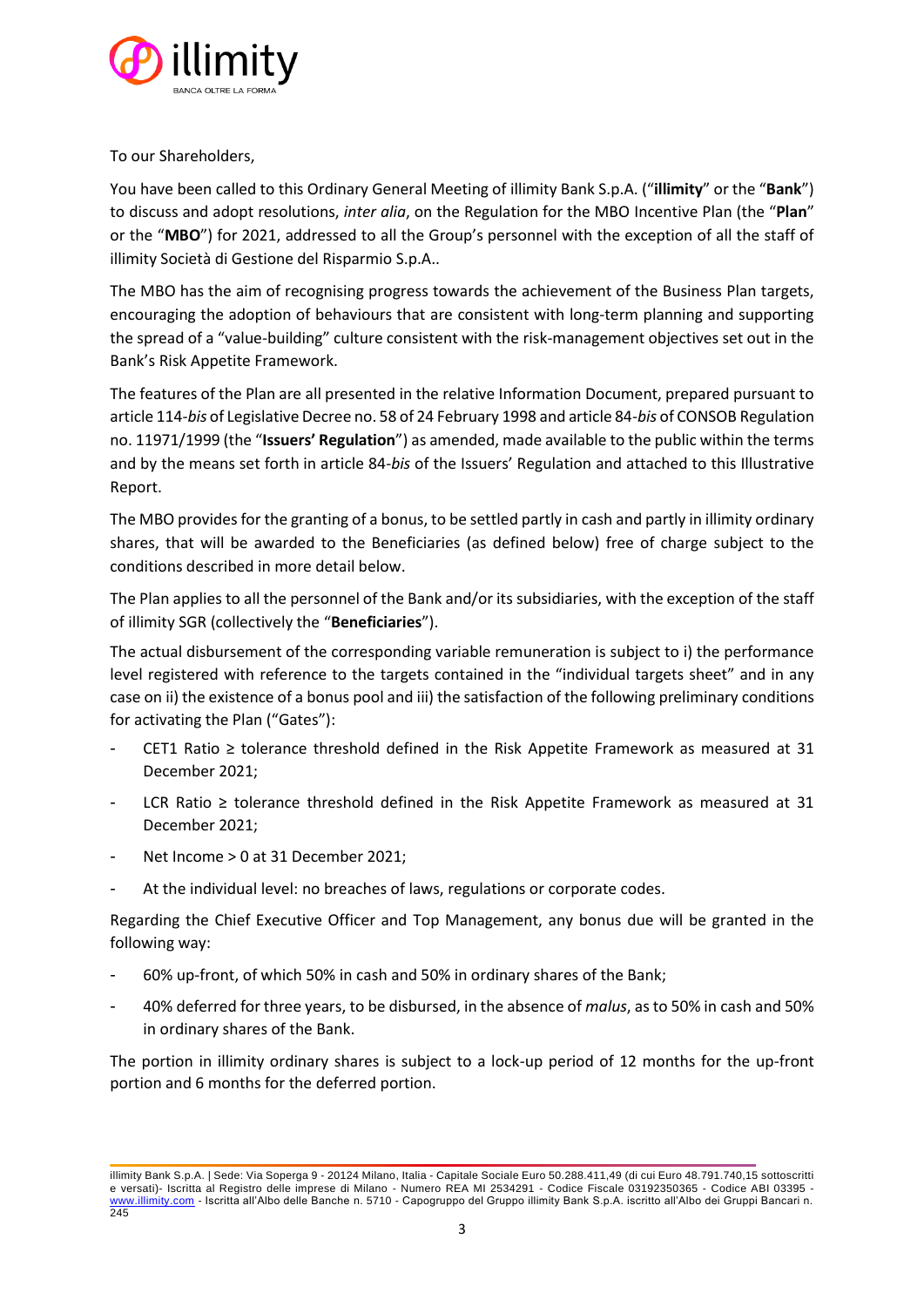

If the annual variable remuneration is lower than EUR 80,000, the bonus will be paid fully up-front and in cash.

For the remaining members of Key Personnel who are entitled to a bonus greater than or equal to EUR 80,000, the amount due is settled by the following means:

- 80% up-front, of which 60% in cash and 20% in shares;
- 20% deferred for two years and settled in shares, if no *malus* conditions occur.

For the remaining members of Key Personnel, if the target variable remuneration exceeds 100% of the Fixed Remuneration, any amounts equal to or greater than EUR 80,000 will be settled by the method described above for the Chief Executive Officer and Top Management.

It should be noted that it will not be necessary to submit to the Shareholders' Meeting an increase in capital to service the Plan, given the capability of the delegated powers to increase share capital approved by the Extraordinary Shareholders' Meeting of illimity (formerly Banca Interprovinciale S.p.A.) on 18 January 2019.

Shareholders are accordingly invited to adopt the most appropriate resolutions in this respect.

\* \* \*

The Board of Directors therefore submits the following draft resolution to the Shareholders' Meeting.

# **PROPOSAL**

*"The Ordinary Shareholders' Meeting of illimity Bank S.p.A. ("illimity" or the "Bank"),*

- **-** *on the assumption that today's Shareholders' Meeting of illimity approves the remuneration and incentive policy of illimity Bank for 2021;*
- **-** *given the capability of the delegated powers to increase share capital approved by the Extraordinary Shareholders' Meeting of illimity (formerly Banca Interprovinciale S.p.A.) on 18 January 2019, which can accordingly be made available to service subsequent management by objectives (MBO) incentive plans;*
- **-** *having taken note of the Board of Directors' Illustrative Report,*

# *RESOLVES*

- **-** *to approve the setting up of the annual incentive plan for 2021 (a management by objectives plan) known as the MBO Plan, which in part provides for the awarding of ordinary shares of illimity Bank S.p.A. having the features (including conditions and implementation requirements) stated in the Board of Directors' Report and in the Information Document drawn up pursuant to article 84-bis of the Issuers' Regulation, giving mandate to the Board to adopt the relative regulation;*
- **-** *to grant the Board of Directors all the necessary and/or suitable powers to implement said MBO Plan, including, but not limited to, in particular, all the powers required to establish the necessary or suitable steps to ensure the functioning of the incentive scheme (MBO) and, pursuant to such,*

illimity Bank S.p.A. | Sede: Via Soperga 9 - 20124 Milano, Italia - Capitale Sociale Euro 50.288.411,49 (di cui Euro 48.791.740,15 sottoscritti e versati)- Iscritta al Registro delle imprese di Milano - Numero REA MI 2534291 - Codice Fiscale 03192350365 - Codice ABI 03395 [www.illimity.com](http://www.illimity.com/) - Iscritta all'Albo delle Banche n. 5710 - Capogruppo del Gruppo illimity Bank S.p.A. iscritto all'Albo dei Gruppi Bancari n. 245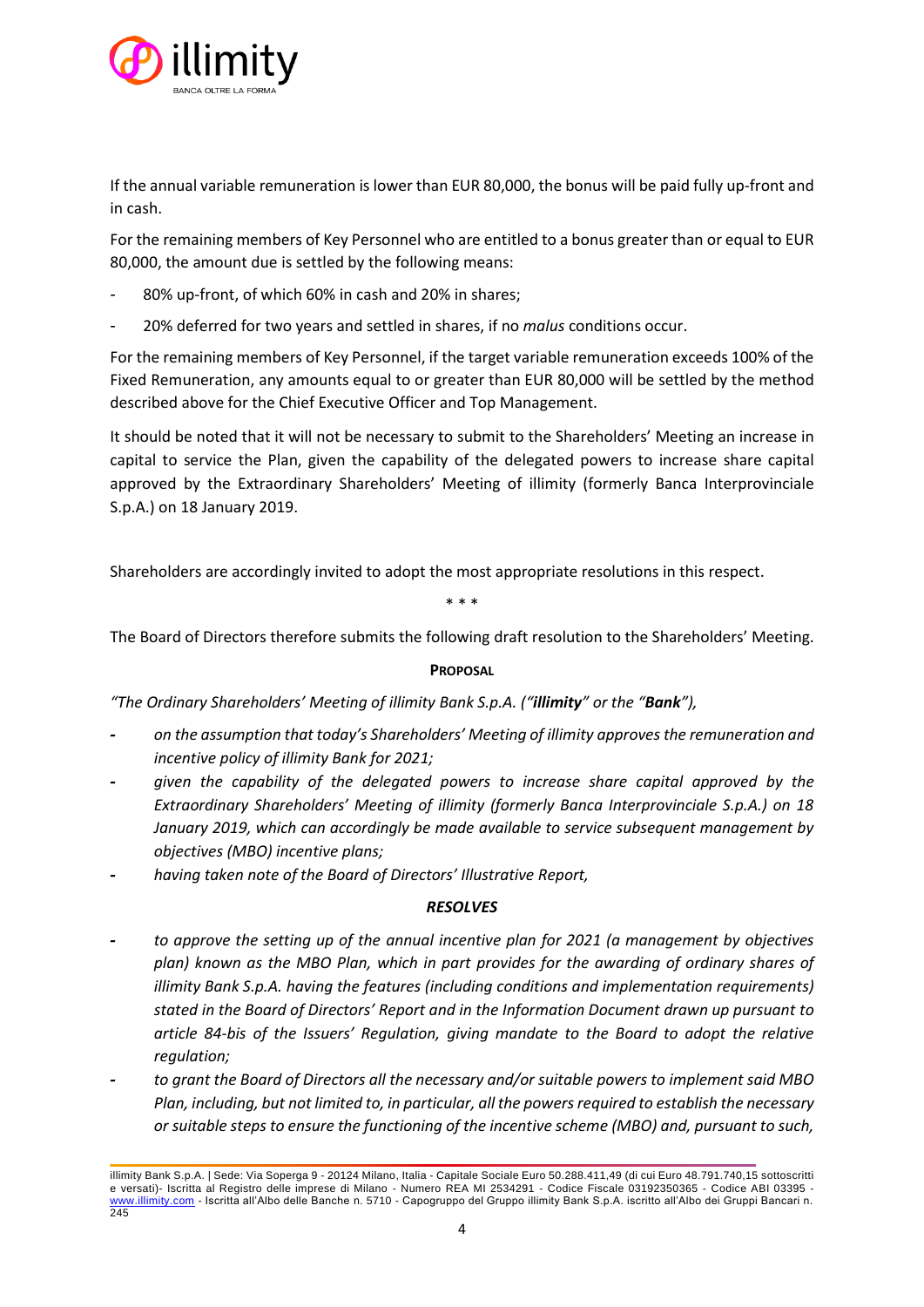

*to identify the beneficiaries, notifying them of such, and to implement the plan, as well as take any action, satisfy any requirement, proceed with any formality or make any communication that may be necessary or even only suitable for the purpose of managing and/or implementing the plan, with the power to delegate the powers, duties and responsibilities regarding the execution and application of the plan to the Chair of the Board of Directors and to the Chief Executive Officer, also severally and with the possibility of sub-delegation*".

Milan, 10 March 2021

On behalf of the Board of Directors The Chair

*Attached annex:*

*1. Information Document pursuant to article 84-bis of the Issuers' Regulation*

illimity Bank S.p.A. | Sede: Via Soperga 9 - 20124 Milano, Italia - Capitale Sociale Euro 50.288.411,49 (di cui Euro 48.791.740,15 sottoscritti e versati)- Iscritta al Registro delle imprese di Milano - Numero REA MI 2534291 - Codice Fiscale 03192350365 - Codice ABI 03395 [www.illimity.com](http://www.illimity.com/) - Iscritta all'Albo delle Banche n. 5710 - Capogruppo del Gruppo illimity Bank S.p.A. iscritto all'Albo dei Gruppi Bancari n. 245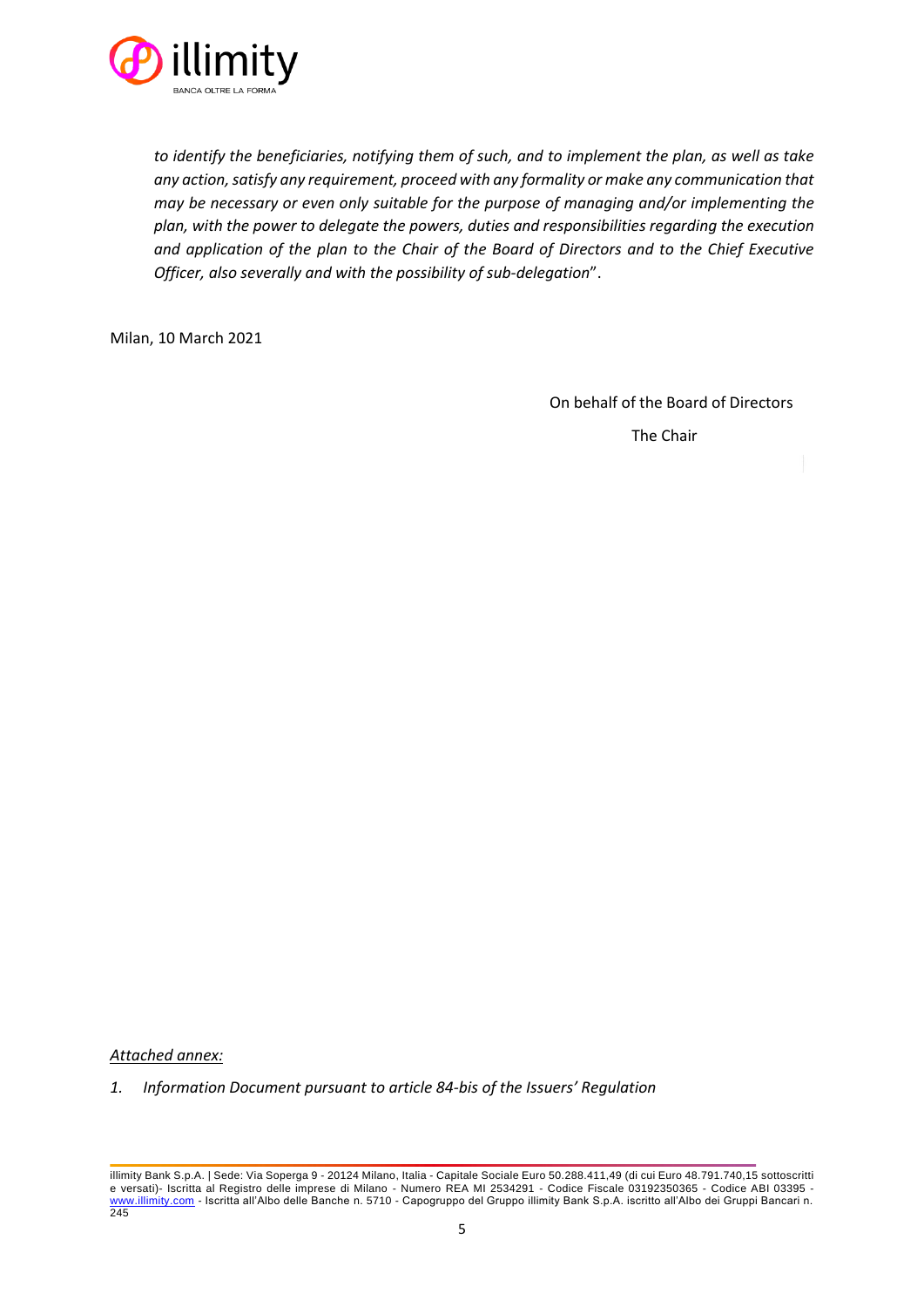

# **Incentive plan MBO 2021 based on financial instruments**

**Information document drafted pursuant to article 84-***bis* **of the Issuers' Regulation**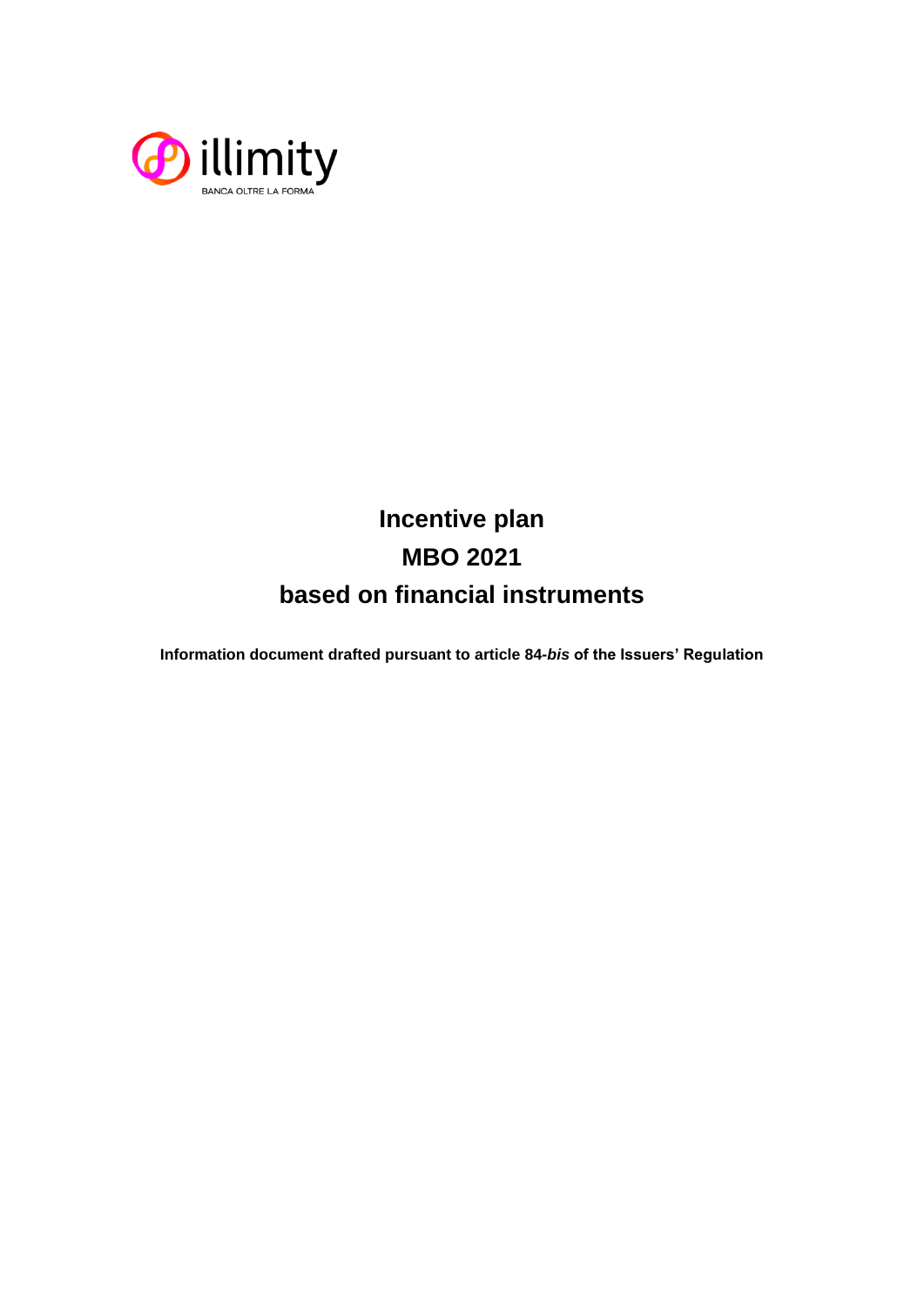# **CONTENTS**

| Introduction 2                                        |  |
|-------------------------------------------------------|--|
|                                                       |  |
|                                                       |  |
|                                                       |  |
| 3. APPROVAL PROCESS AND TIMING OF THE AWARDING OF THE |  |
|                                                       |  |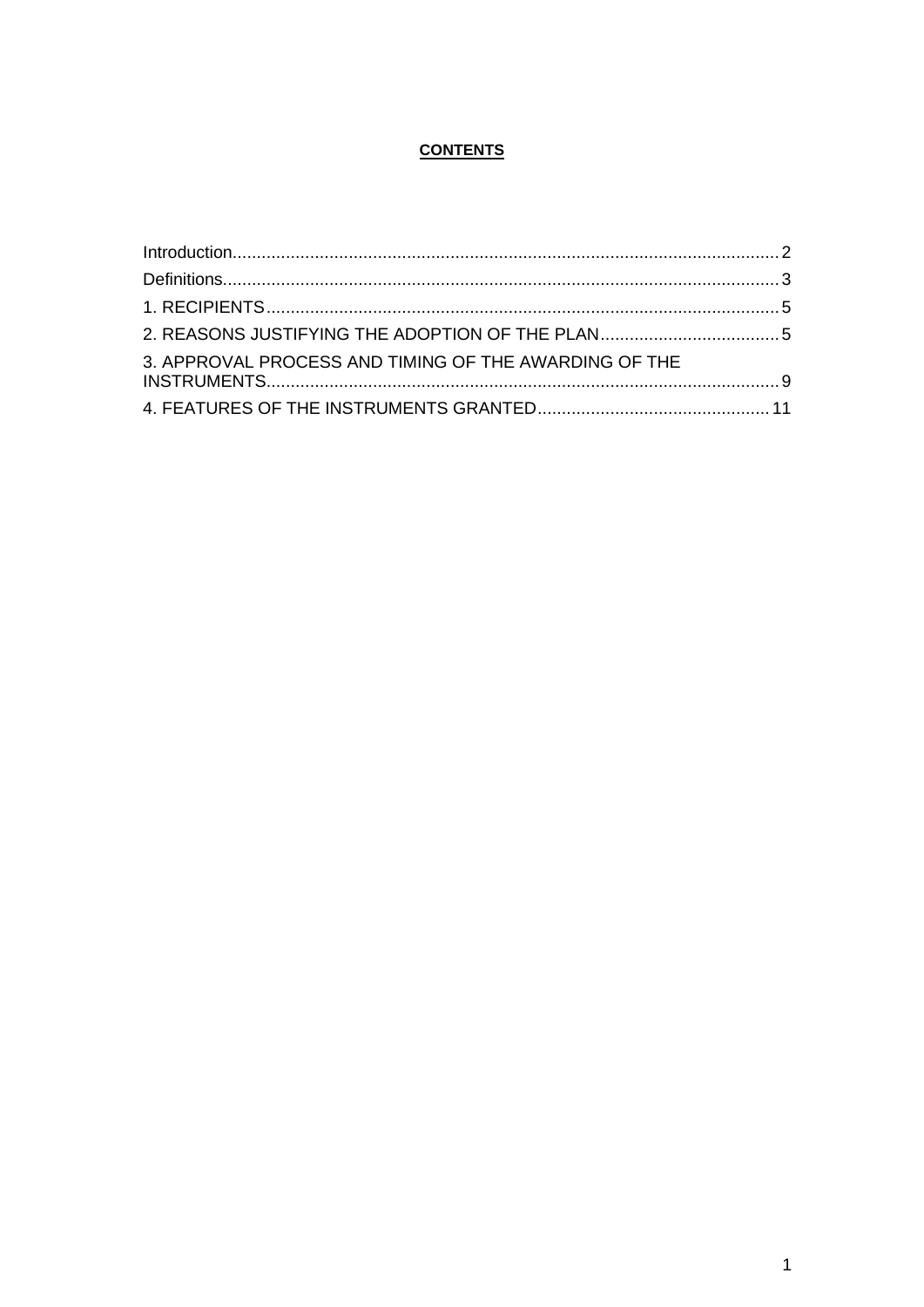# <span id="page-7-0"></span>**Introduction**

To our Shareholders,

this information document (the "Information Document"), drafted pursuant to article 84-*bis* and Schedule 7 of Annex 3 of the CONSOB regulation adopted by way of Resolution no. 11971 of 14 May 1999 as amended (the "Issuers' Regulation"), has as its object the MBO Incentive Plan for 2021 based on financial instruments (the "Plan" or "MBO Plan") approved by the Board of Directors of illimity S.p.A. (the "Company" or "illimity").

On 10 March 2021, illimity's Board of Directors, with the favourable opinion of the Remuneration Committee, resolved to submit a proposal to the Shareholders' Meeting, called for 22 April 2021, to adopt the 2021 MBO Plan, pursuant to article 114-*bis* of Legislative Decree no. 58 of 24 February 1998 as amended (the "TUF").

This Information Document accordingly provides information on the incentive plan based on financial instruments with reference to the MBO Plan for 2021, addressed to the Key Personnel of the illimity Group among others.

This Information Document will be updated, whenever necessary, within the terms and by the means prescribed by current legislation, if the proposal to adopt the Plan is approved by the Shareholders' Meeting and in accordance with the resolutions adopted by such Shareholders' Meeting.

The MBO Plan described in this Information Document is considered to be of "special importance" pursuant to article 114-*bis*, paragraph 3, of the TUF and article 84-*bis*, paragraph 2, of the Issuer's Regulation.

This Information Document is available to the public at the corporate offices of illimity Bank S.p.A. and on the "1INFO Storage" authorised storage mechanism, and may be consulted on the website [www.1info.it](http://www.1info.it/) and on the Company's website [\(www.illimity.com\)](http://www.illimity.com/) in the Investor Relations section.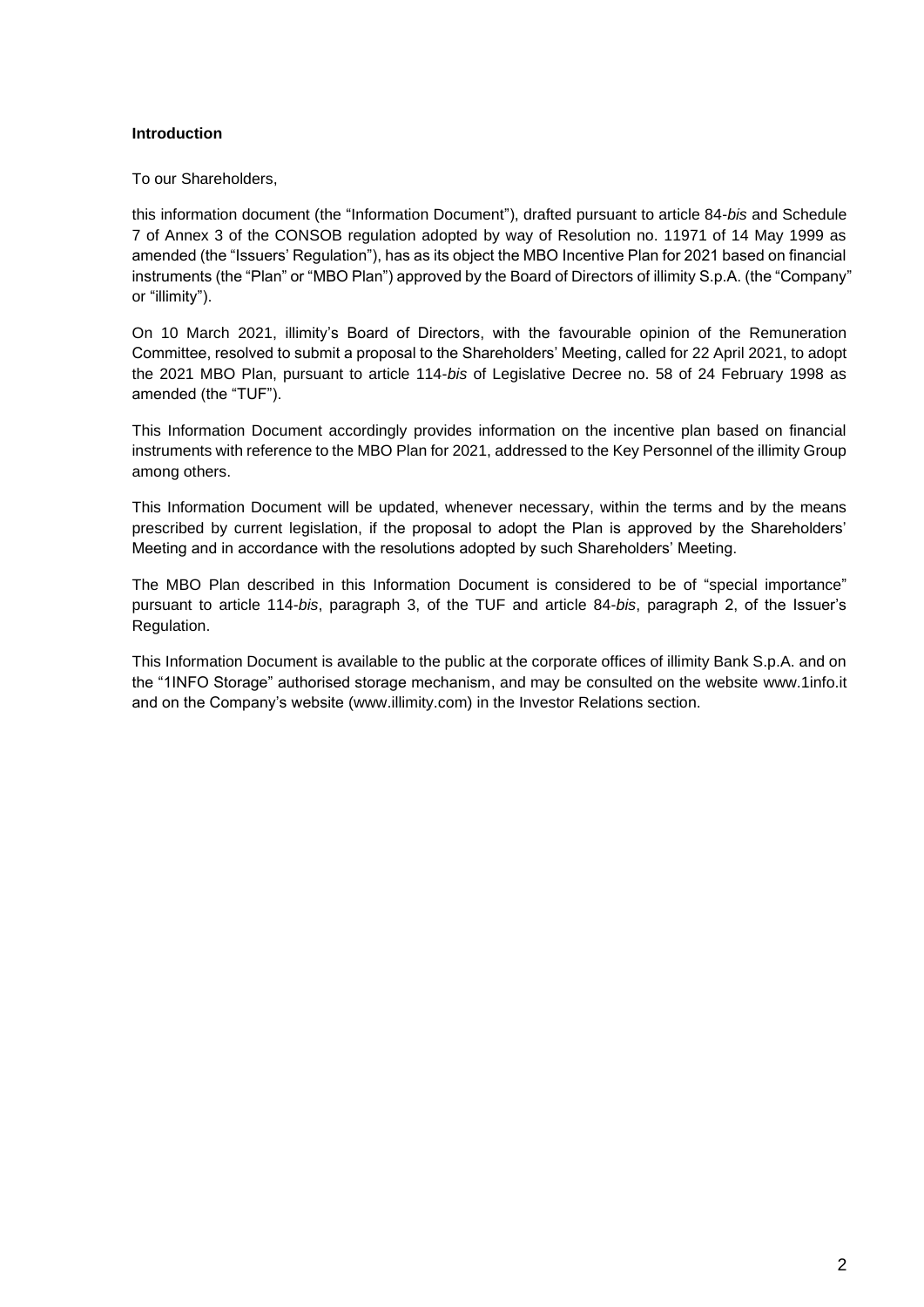# <span id="page-8-0"></span>**Definitions**

In addition to the terms defined elsewhere in this document, the following terms, where stated with an initial capital letter, shall have the meaning described below, while any terms and expressions defined in the singular shall be understood to be defined in the same way in the plural.

| <b>Definitions</b>                                                  |                                                                                                                                                                                                                                                                                                                                                                                                                                                                                                                                                                                                                                                                          |
|---------------------------------------------------------------------|--------------------------------------------------------------------------------------------------------------------------------------------------------------------------------------------------------------------------------------------------------------------------------------------------------------------------------------------------------------------------------------------------------------------------------------------------------------------------------------------------------------------------------------------------------------------------------------------------------------------------------------------------------------------------|
| <b>Beneficiaries</b>                                                | The beneficiaries of the MBO, namely all those people who, in accordance with the<br>Group's remuneration policy, at the date of the Membership Notification:<br>have a permanent employment relationship with the Company or with one<br>a)<br>of its direct or indirect subsidiaries pursuant to article 2359, paragraph 1,<br>of the Italian Civil Code and article 93, paragraph 1, of the TUF, with the<br>exclusion of the personnel of illimity SGR S.p.A.;<br>have not resigned and do not find themselves in a period of notice<br>b)<br>(pursuant to article 2118 of the Italian Civil Code);<br>satisfy all the conditions set forth in its Regulation.<br>C) |
| <b>Board of Directors</b>                                           | The Board of Directors of illimity Bank S.p.A                                                                                                                                                                                                                                                                                                                                                                                                                                                                                                                                                                                                                            |
| <b>Business Plan 2018-2023</b>                                      | The Company's Strategic Plan for 2018-2023, approved by the Board of Directors<br>on 20 July 2018, from which the Key Objectives for the MBO scheme for 2021 are<br>derived.                                                                                                                                                                                                                                                                                                                                                                                                                                                                                             |
| <b>Employment</b><br><b>Relationship</b>                            | The employment relationship between the Beneficiary and the Company or one of<br>its direct or indirect subsidiaries pursuant to article 2359, paragraph 1, of the<br>Italian Civil Code and/or article 93, paragraph 1, of the TUF.                                                                                                                                                                                                                                                                                                                                                                                                                                     |
| Gates                                                               | The capital, financial and behavioural conditions (CET1 ratio, Liquidity Coverage<br>Ratio, Net profit, no breach of legislation, regulations or corporate codes on an<br>individual basis) that must be satisfied to be able to activate the system and<br>consequently pay the Bonus based on the degree of achievement of the Objectives.                                                                                                                                                                                                                                                                                                                             |
| <b>Grant Letter</b>                                                 | The communication by which the Company notifies each Beneficiary of the extent<br>of the Bonus vested and the means by which this will be paid.                                                                                                                                                                                                                                                                                                                                                                                                                                                                                                                          |
| illimity or the "Company"                                           | illimity Bank S.p.A., with registered office in Milan, Via Soperga 9, Parent Company<br>of the illimity Bank S.p.A. Group and enrolled at no. 245 in the Banking Group<br>Register.                                                                                                                                                                                                                                                                                                                                                                                                                                                                                      |
| <b>Lock-up Period</b>                                               | The period during which the Shares are not available to the Beneficiary by any<br>means.                                                                                                                                                                                                                                                                                                                                                                                                                                                                                                                                                                                 |
| <b>Membership Notification</b>                                      | The notification sent by the Beneficiary to the Company by means of the internal<br>Performance Management system (or by any other means identified by the<br>Company's HR Function) through which, by taking vision of their Objectives Sheet<br>and this Regulation, Beneficiaries become full and unconditional members of the<br>Plan by the way stated in this regulation.                                                                                                                                                                                                                                                                                          |
| <b>Notification of</b><br><b>Assignment of</b><br><b>Objectives</b> | The notification sent by the Company to each Beneficiary by means of the internal<br>Performance Management system (or by any other means identified by the<br>Company's HR Function) by which Beneficiaries take vision of the following for<br>acceptance purposes:<br>their Objectives Schedule;<br>a)<br>their Target Bonus.<br>b)                                                                                                                                                                                                                                                                                                                                   |
| <b>Objectives</b>                                                   | The objectives assigned in the Objectives Sheet.                                                                                                                                                                                                                                                                                                                                                                                                                                                                                                                                                                                                                         |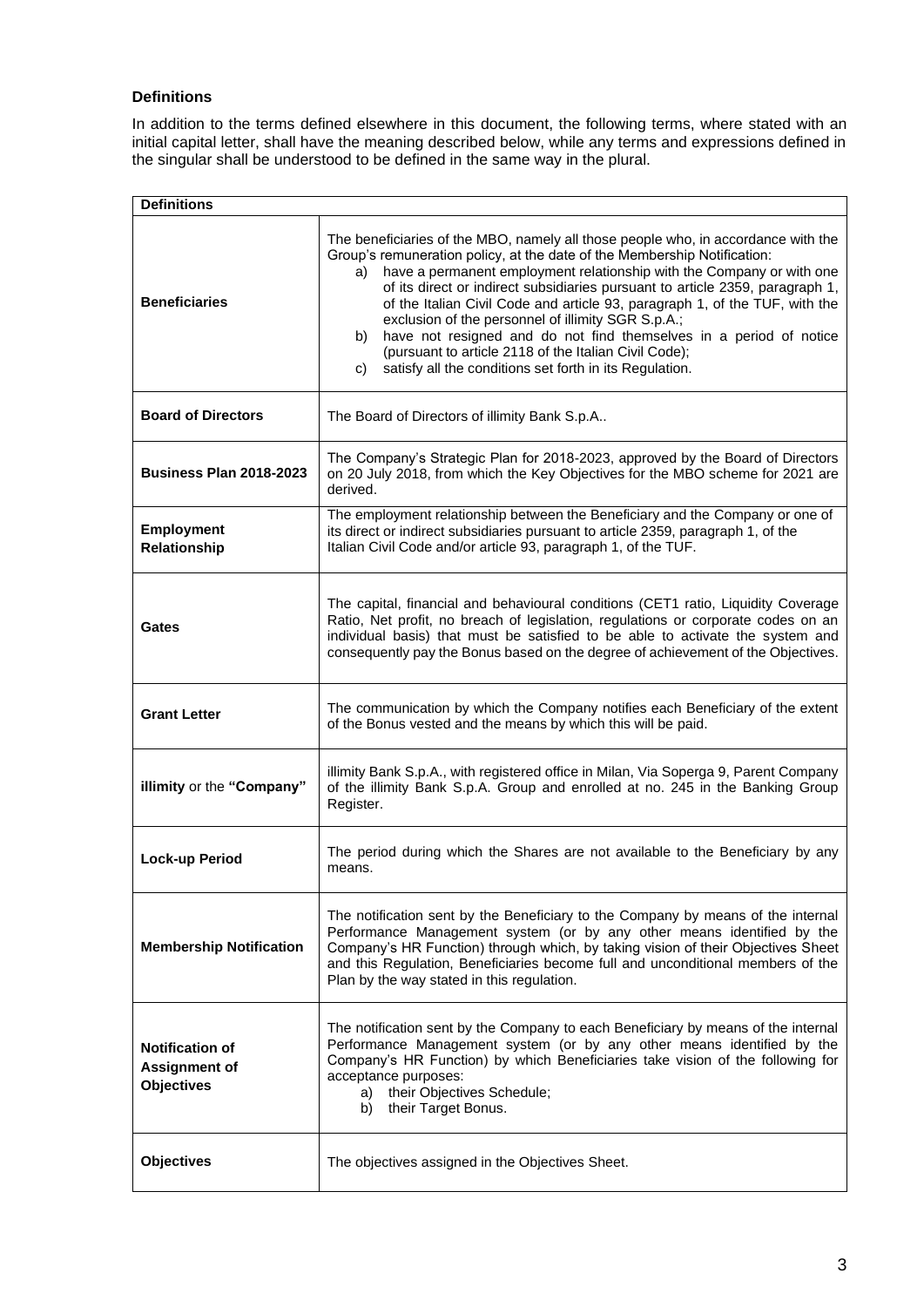| <b>Objectives Sheet</b>                         | The sheet containing the objectives, suitably weighted, assigned to the<br>Beneficiaries, accessible by way of the authorised corporate systems (the internal<br>Performance Management system).                                                                                                                                                                                                                                                                                       |
|-------------------------------------------------|----------------------------------------------------------------------------------------------------------------------------------------------------------------------------------------------------------------------------------------------------------------------------------------------------------------------------------------------------------------------------------------------------------------------------------------------------------------------------------------|
| <b>Performance</b><br><b>Management Process</b> | The business process, governed by a suitable internal procedure-regulation,<br>characterised by the assignment to employees of their objectives (consistent with<br>illimity's strategic and operational planning) and by the subsequent assessment of<br>the degree to which these have been met.                                                                                                                                                                                     |
| <b>Performance Period</b>                       | The period of time to which the Management Performance Process refers; this<br>coincides with the period between 1 January and 31 December 2021, during which<br>the performance of the Beneficiaries in relation to the Objectives they have been set<br>is monitored and subsequently assessed.                                                                                                                                                                                      |
| Plan                                            | illimity's Incentive Scheme (MBO) approved by the Company's Shareholders'<br>Meeting of 22 April 2021 in accordance with the Group's Remuneration Policy.                                                                                                                                                                                                                                                                                                                              |
| <b>Regulation</b>                               | This present regulation of the Plan, prepared in accordance with the Group's<br>Remuneration Policy.                                                                                                                                                                                                                                                                                                                                                                                   |
| <b>Remuneration</b><br><b>Committee</b>         | illimity's Remuneration Committee which performs consultative and propositional<br>duties consistent with the Group's Remuneration Policy.                                                                                                                                                                                                                                                                                                                                             |
| <b>Remuneration Policy</b>                      | The Group's remuneration and incentive policy for 2021, approved by the<br>Company's Shareholders' Meeting of 22 April 2021.                                                                                                                                                                                                                                                                                                                                                           |
| <b>Share Price</b>                              | The price of each Share awarded, determined as the average of the official prices<br>of the ordinary shares of illimity S.p.A. recorded on the Mercato Telematico<br>Azionario organised and managed by Borsa Italiana S.p.A. on trading days for the<br>period between the day preceding the Vesting Date and the day of the preceding<br>calendar month having the same date as the day of the vesting of the Bonus (or,<br>failing this, the day immediately preceding the latter). |
| <b>Shareholders' Meeting</b>                    | The Shareholders' Meeting of illimity Bank S.p.A                                                                                                                                                                                                                                                                                                                                                                                                                                       |
| <b>Shares</b>                                   | The new ordinary shares of illimity arising from the separable free share capital<br>increase pursuant to articles 2443 and 2349 of the Italian Civil Code by the<br>Shareholders' Meeting of 18 January 2019, which may be awarded to the<br>Beneficiaries under the terms and conditions of this Regulation.                                                                                                                                                                         |
| <b>Target Bonus</b>                             | The amount that may be paid on achieving a 100% individual performance,<br>expressed as a percentage of the gross annual fixed remuneration (henceforth<br>"RAL") of each Beneficiary.                                                                                                                                                                                                                                                                                                 |
| <b>Top Management</b>                           | The following managers reporting directly to the Chief Executive Officer of illimity<br>Bank S.p.A.: Head of Distressed Credit Investment & Servicing; Head of SME; Head<br>of Direct Banking and Chief Digital Operations Officer; Chief Financial Officer and<br>Head of Central Functions, Chief Lending Officer.                                                                                                                                                                   |
| <b>Vesting Date</b>                             | The date on which the Board of Directors verifies, during 2022, whether the<br>Objectives have been met and the Gates overcome.                                                                                                                                                                                                                                                                                                                                                        |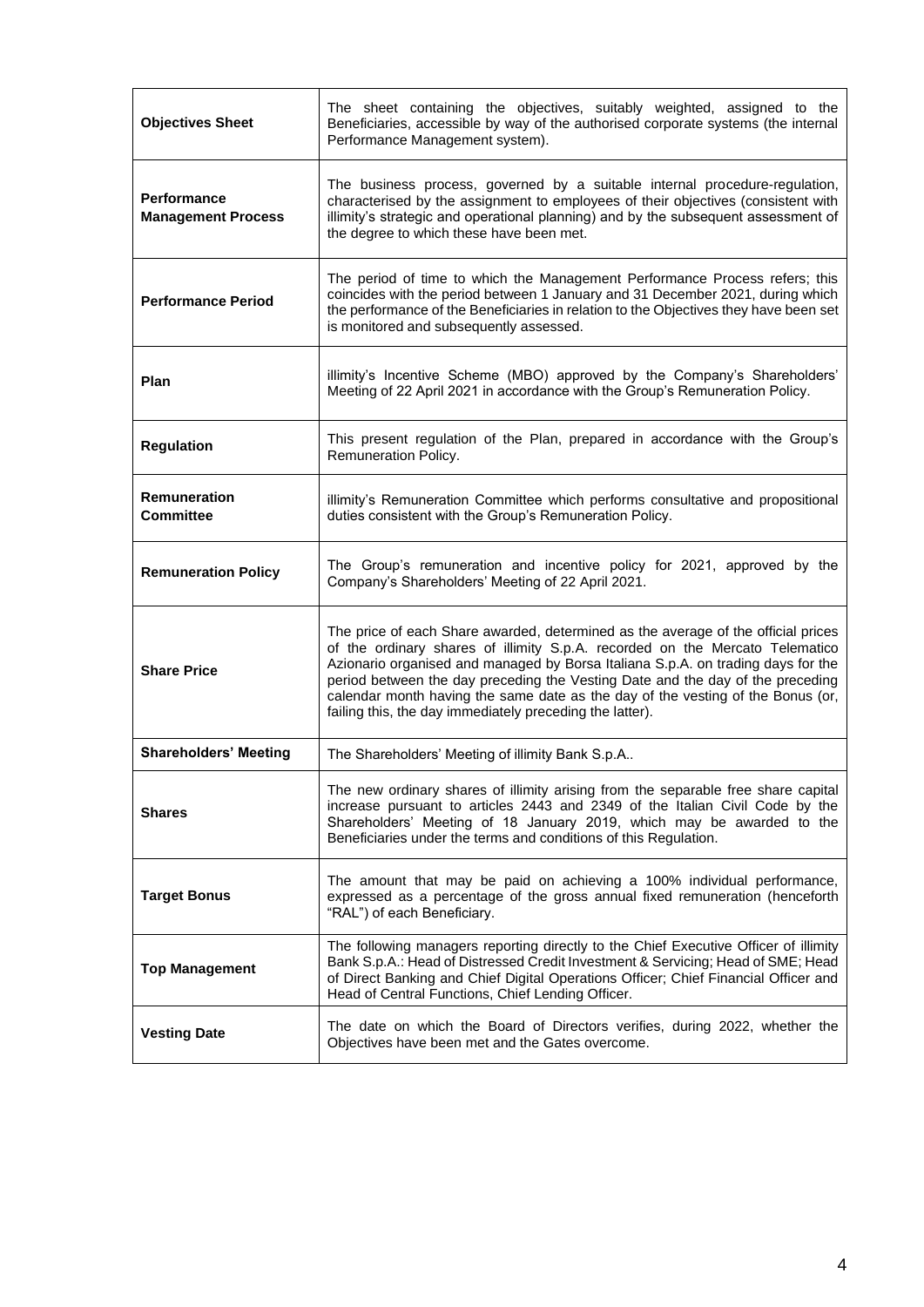# <span id="page-10-0"></span>**1. RECIPIENTS**

**1.1 Names of recipients who are members of the board of directors or the management board of the issuer of the financial instruments, of the companies controlling the issuer and of its direct or indirect subsidiaries**

- Corrado Passera, Chief Executive Officer of illimity S.p.A.
- Andrea Battisti, Chief Executive Officer of Neprix S.r.l.

#### **1.2 Categories of employees or collaborators of the issuer of the financial instruments and the controlling companies and subsidiaries of such issuer**

The MBO Plan for 2021 is addressed to:

- the Chief Executive Officer of illimity;
- the Key Personnel of the Group (with the exclusion of any staff of illimity SGR S.p.A.);
- the remaining personnel of the companies of the Group (with the exclusion of illimity SGR S.p.A.)

#### **1.3 Names of persons that benefit from the plan who belong to the following groups:**

#### *a) general managers of the issuer of the financial instruments;*

Not applicable since the position of General Manager is not envisaged within the Bank at the date of the Information Document.

*b) other key managers of the issuer of the financial instruments that is not of a "smaller size" pursuant to article 3, paragraph 1f) of Regulation no. 17221 of 12 March 2010, in the event they have received a total compensation during the year (obtained by taking the sum of monetary compensation and compensation based on financial instruments) which is greater than the highest total compensation among those assigned to members of the board of directors, or the management board, and to the general managers of the issuer of the financial instruments;*

Not applicable.

#### *c) natural persons controlling the issuer of the shares who are employees or render collaboration services to the issuer of the shares*

Not applicable as there are no natural persons controlling the Company

**1.4 Description and number, by category:**

#### *a) of key managers other than those indicated in paragraph 1.3b);*

At the date of preparation of this Information Document, the Company has 10 key managers who are beneficiaries of the MBO Plan for 2021 to which this Information Document relates.

#### *b) in the event of smaller-sized companies within the meaning of article 3, paragraph 1f) of Regulation no. 17221 of 12 March 2010, of the aggregate of all the key managers of the issuer of the financial instruments;*

Not applicable.

#### *c) of any categories of employees or collaborators for whom different features of the plan have been established (for example executives, middle managers, office workers, etc.);*

The Plan does not provide for different features for specific categories of employees or collaborators who are beneficiaries.

# <span id="page-10-1"></span>**2. REASONS JUSTIFYING THE ADOPTION OF THE PLAN**

#### **2.1 Objectives intended to be reached by the assignment of the plans and additional information**

The Plan aims at incentivising its members to achieve annual objectives and adopt behaviours consistent with long-term planning, at the same time supporting the spread of a "value-building" culture consistent with the risk management targets set forth in the Bank's Risk Appetite Framework, in line with the applicable regulatory provisions.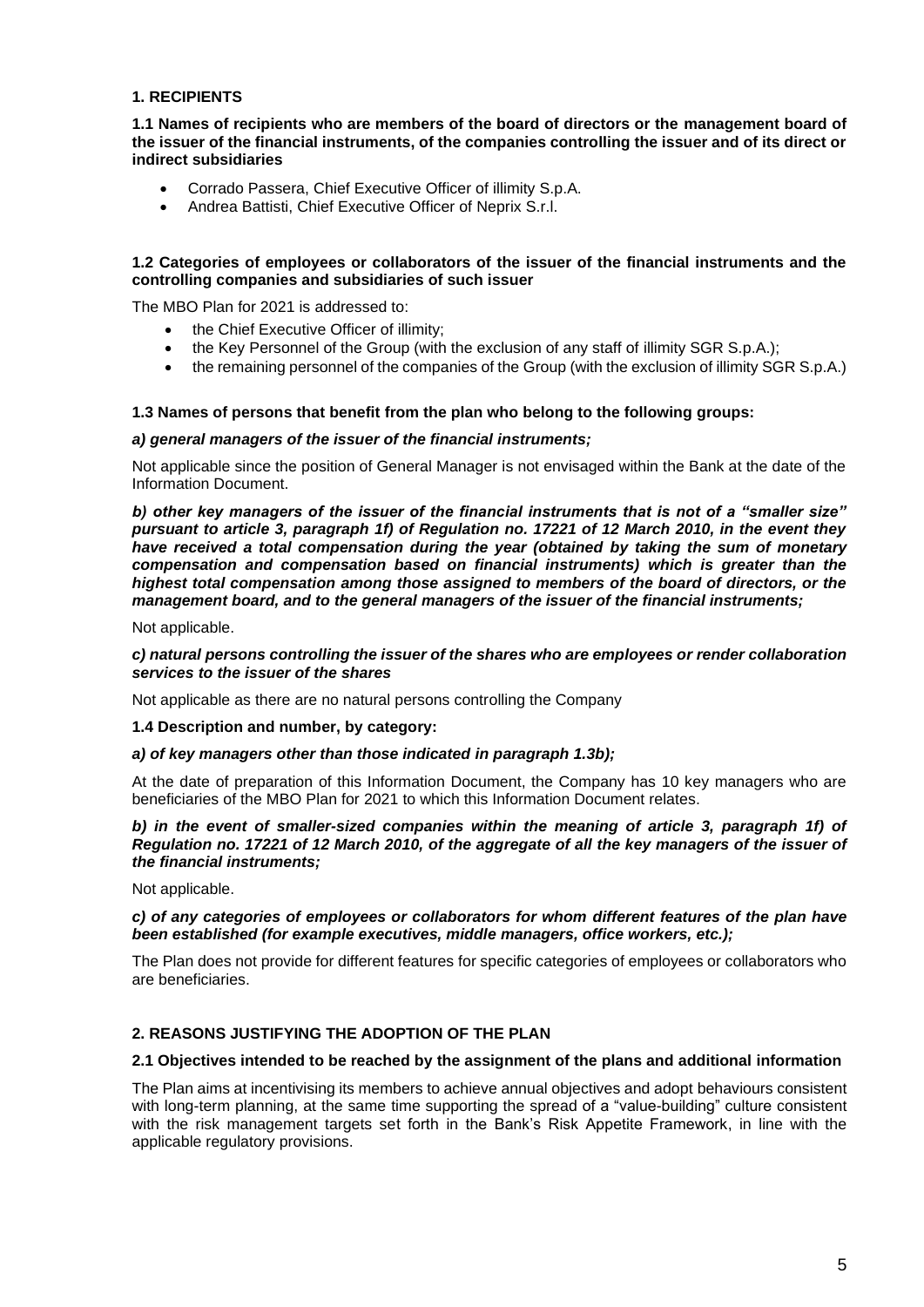#### **2.2 Key variables, including those in the form of performance indicators considered for the purpose of assigning the plans based on financial instruments and additional information**

The granting of variable remuneration based on the MBO is subject to meeting the objectives and complying with the behaviours contained in the individual sheet assigned to each Beneficiary. The appraisal of individual performance depends on role and organisational position, and may therefore include, with different weightings:

- Group objectives (financial & risk), in line with the targets set for 2021 in the budget, consistent with the Business Plan;
- business objectives/strategic initiatives, linked to the results of the reference business and/or the implementation of strategic initiatives (assigned as a function of the individual responsibilities compared to the implementation of the plan's directing lines);
- ESG objectives, linked to People Engagement and illimity's skill and leadership model.

For the Group's key personnel forming part of the Group's business control functions, as well as for the Head of Human Resources and the Financial Reporting Officer of illimity Bank S.p.A., the objectives are exclusively linked to the specific responsibilities and illimity's leadership model.

The objectives must be consistent with the type of business conducted by the Group company in which the beneficiaries work and with any specific laws and regulations applicable to the sector.

No exception is made for anyone at all concerning the requirement for the absence of conduct breaching internal and external laws and regulations.

For each objective and form of behaviour contained in the Objectives Sheet it is established a minimum level to be reached (the "threshold"), together with a target level and a maximum ("over-performance"). The overall performance at an individual level is determined by taking into account the results achieved within each objective and behaviour stated on the Sheet.

The minimum performance level is 80% while the maximum is 120%; 60% and 130% of the target bonus may then be awarded for these respective results (Figure 1). The latter represents the amount paid on achieving an overall performance of 100%.

The Target Bonus is contained for all beneficiaries, consistently with the alignment of the remuneration strategy with the business strategy, which is centred on the adaptation of the opportunity to obtain a potential variable in a progressive manner, in line with the consolidation of the Plan results.

The Bonus corresponding to intermediate performance levels is calculated by linear interpolation, as shown in the following graph (Figure 1):



Consistently with the 2020 Remuneration and Incentive Policy, the payment of a Bonus is additionally subject to collectively meeting the conditions (the "Gate") which also ensures compliance with the capital stability and liquidity ratios established as part of the procedures for assessing the Company's risk propensity.

For 2021, the indicators identified for determining the minimum thresholds for activating the Company's incentive scheme are as follows: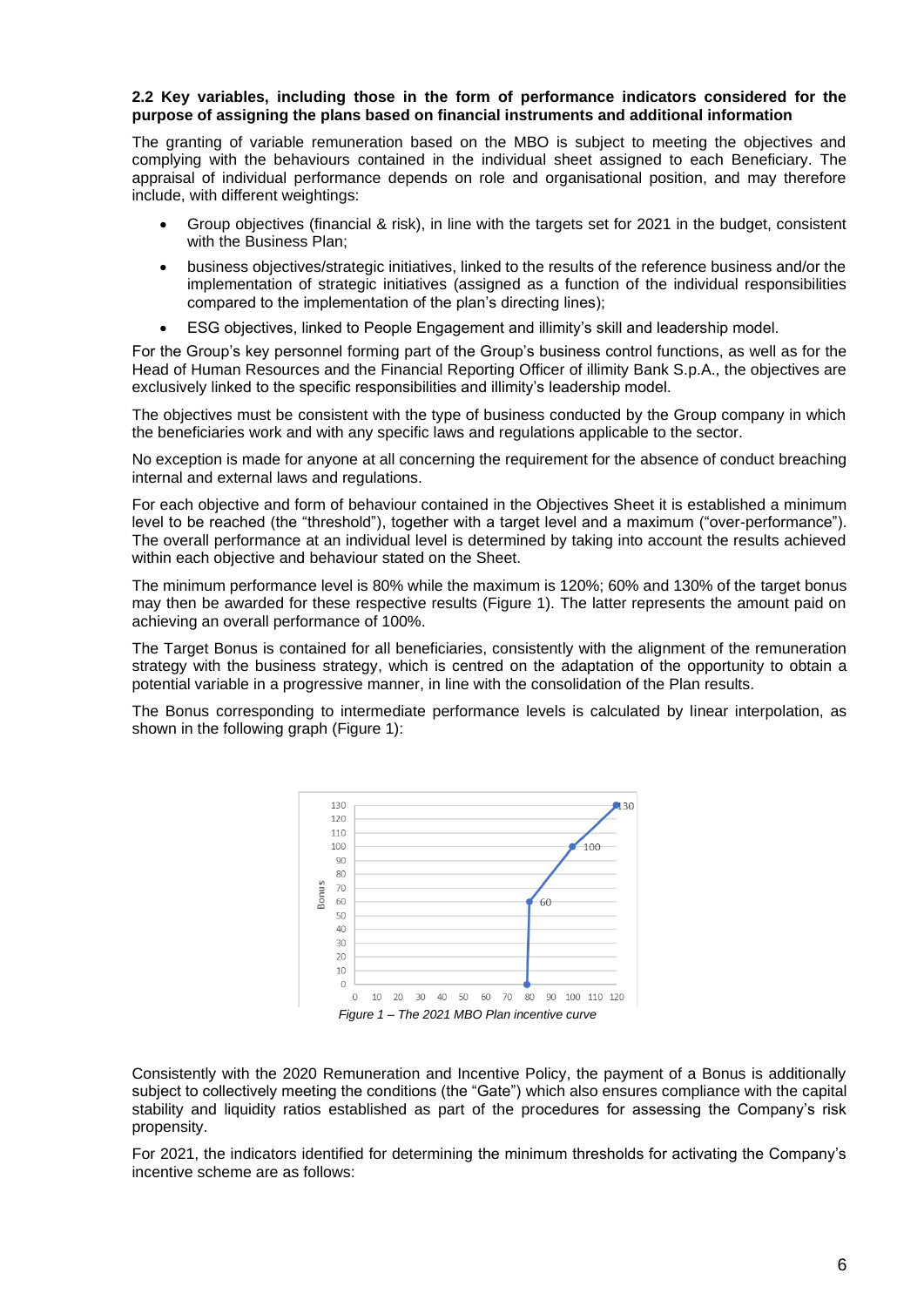- **CET1 Ratio** ≥ tolerance threshold defined in the RAF as measured at 31/12/2021;
- **LCR Ratio** ≥ tolerance threshold defined in the RAF as measured at 31/12/2021;
- **Net Income** > 0 at 31/12/2021.
- No breaches of laws, regulations or corporate codes at an individual level.

The connection between profitability, risk and remuneration is further guaranteed in the MBO Plan through a direct link between the Bonus Pool and the business performance results, measured by using Profit Before Tax in the following way (Figure 2):



*Figure 2 - Bonus Pool funding curve*

The Bonus Pool is approved by the Board of Directors after receiving the opinion of the Remuneration Committee and the Risks Committee, each according to their responsibility, taking into consideration the meeting of access conditions and the achievement of budget objectives.

After receiving the motivated opinion of the Remuneration Committee and consulted with the Risks Committee and the Board of Statutory Auditors, the Board of Directors, may confirm, increase by up to 20%, reduce or adjust to zero the Bonus Pool, taking into consideration the results of the assessments made, separately, by the CRO and the CFO.

Any vested Bonus is paid after the date of the Board of Directors' meeting that approved the vested Bonus Pool.

As far as the Chief Executive Officer and Top Management are concerned, the Bonus is assigned in the following way (Figure 3):

- 60% up-front, of which 50% in cash and 50% in ordinary shares of the Bank;
- 40% deferred for three years, to be paid, in the absence of *malus*, as to 50% in cash and 50% in ordinary shares of the Bank.

The portion in illimity ordinary shares is subject to a lock-up period of 12 months for the up-front portion and 6 months for the deferred portion.

If the annual variable remuneration is lower than EUR 80,000 the Bonus is paid fully up-front and in cash.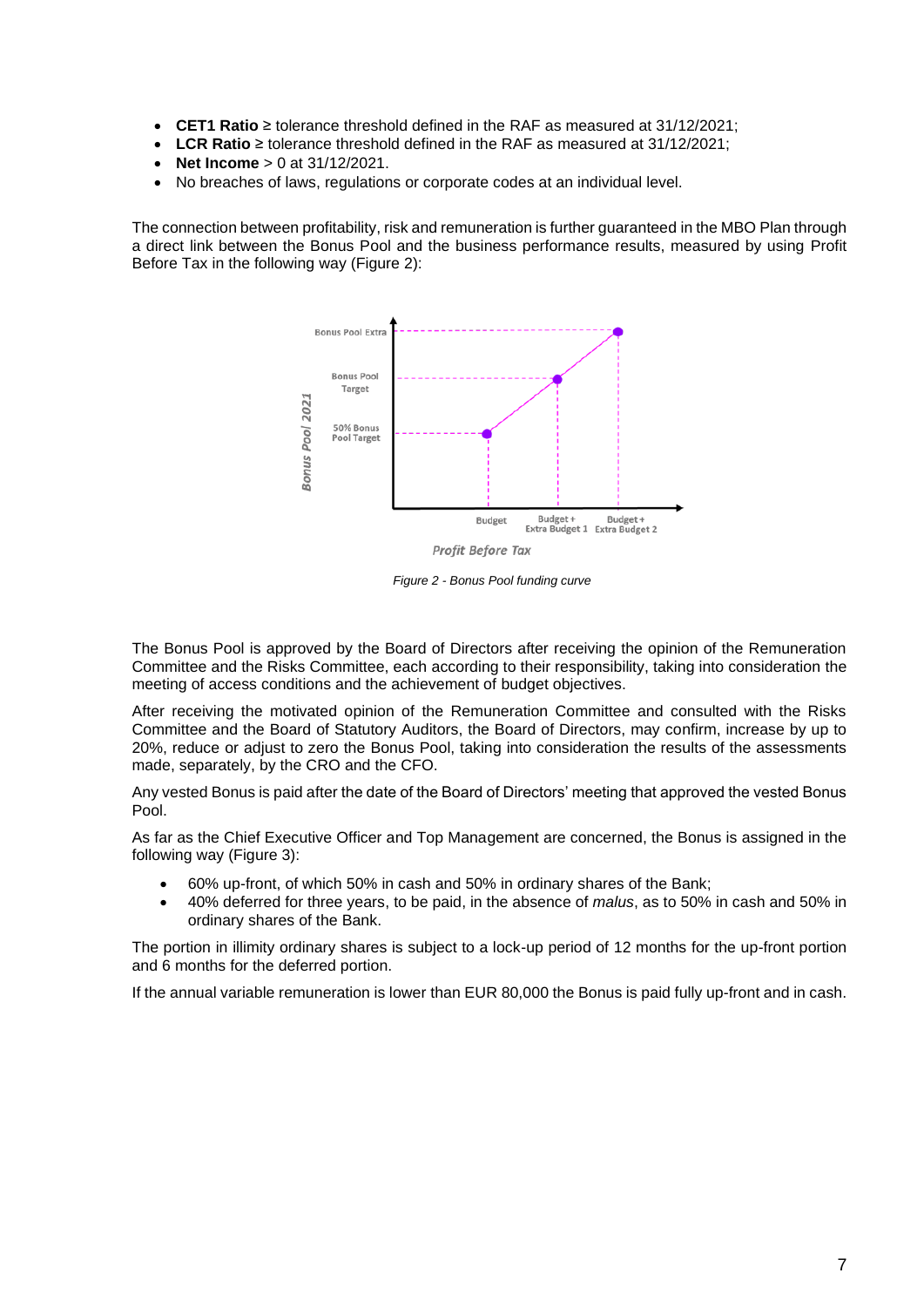

*Figure 3 – Pay-out scheme for the Chief Executive Officer and Top Management with a bonus ≥ 80K/Euro*

For the remaining members of Key Personnel who are entitled to a Bonus greater than or equal to EUR 80,000, the amount due is settled by the following means (Figure 4):

- 80% up-front, of which 60% in cash and 20% in shares;
- 20% deferred for two years and settled in shares, if no *malus* conditions occur.



*Figure 4 – Pay-out scheme for other MRTs with a bonus ≥ 80K/Euro*

For the remaining members of Key Personnel, if the target variable remuneration<sup>1</sup> exceeds 100% of the Fixed Remuneration, any amounts equal to or greater than EUR 80,000 will be settled in the same way as that for the Chief Executive Officer and Top Management.

In the case of the other personnel of the companies of the illimity Group, any Bonus vested as the result of achieving the assigned objectives, after ensuring that the access conditions have been met, is settled in cash up-front. In the case in which for the same staff category the respective target variable remuneration exceeds 100% of the Fixed Remuneration, any amounts equal to or exceeding EUR 80,000 will be settled in the same way as that for the Chief Executive Officer and Top Management.

In all the cases described, the number of shares to be allocated, for both the up-front and deferred portions, is determined by dividing the amount of the assigned variable remuneration to be settled in shares by the Share Price at the time of assignment.

Adjusting *ex post* mechanisms are envisaged (*malus* and claw-back).

Recognition of the deferred portions is subject to compliance with the capital and liquidity requirements measured at 31 December of the year of reference, in line with the limits established from year to year in the gates of the remuneration and incentive policies in force at the time, as well as full compliance with laws, regulations and corporate codes at an individual level.

A request may be made to return the variable remuneration recognised, wholly or in part, if any of the following matters is assessed within 5 years of the payment of the up-front portions or the deferred portions: (i) a behaviour that has led to a significant loss being incurred by the Issuer; (ii) a breach of the conditions and limits for assuming risk activity with respect to parties that may exercise an influence on

**<sup>1</sup>** *Taking into account all the forms of Variable Remuneration, if necessary using pro-rata criteria; in particular the MBO Annual Variable Incentive Plan, the Employee Stock Ownership Plan (ESOP) and the Stock Option Plan (SOP).*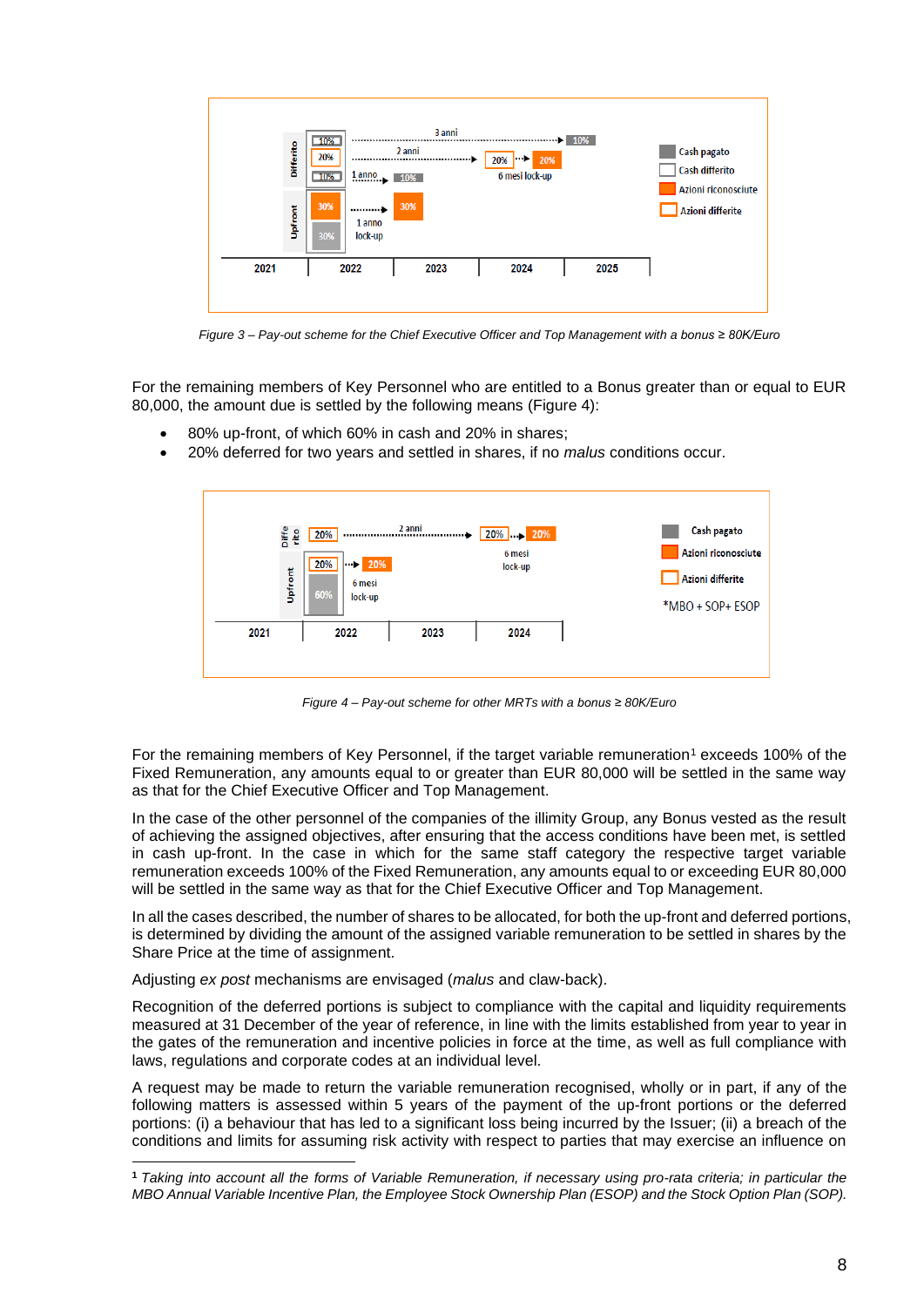the Issuer's operations and parties associated with such (pursuant to article 53, paragraph 4 et seq., of the Consolidated Banking Law (TUB)); (iii) a breach of the obligations on remuneration and incentive matters; (iv) with reference to key managers who are recipients of a variable remuneration, in case data relating to the Gates turn out to be manifestly wrong at a later date; (v) fraudulent conduct or gross negligence.

#### **2.3 Elements underlying the determination of the size of the compensation based on financial instruments, or criteria for its determination and additional information**

The amount of the Target Bonus consists of a percentage of the fixed remuneration determined on the basis of the responsibilities assigned to the role of the member of staff and the extent to which he or she is strategic.

This amount at the maximum level is in any case included, together with all the other components of variable remuneration that may be present, within the maximum limits approved by the Shareholders' Meeting (200% for the Key Personnel identified among the business functions, 150% for the Key Personnel forming part of the support functions, 33% for the Key Personnel identified among the business control functions and up to 200% for the remaining personnel of the business functions).

These limits represent the maximum percentages linked to the progressive consolidation of the results of the Business Plan.

In this respect 2021 foresees the consolidation of the Business Plan's directional guidelines, and will accordingly be characterised by actual percentages of the variable components that are considerably more limited, consistent with the path towards a strengthening of the economic and financial conditions forecast in the budget. The vesting of the Bonus and hence the assignment of the Shares corresponding to the component in financial instruments will depend on achieving the Objectives and overcoming the Gates, described in paragraph 2.2.

The payment of any Bonus is subject to the ex post adjustment mechanisms described in paragraph 2.2.

**2.4 Reasons underlying any decision to attribute compensation plans based on financial instruments not issued by the issuer of the financial instruments, such as financial instruments issued by subsidiaries, controlling companies or companies that are third parties with respect to the group of reference; if said financial instruments are not traded on regulated markets information about the criteria used to determine the value attributable to them**

Not applicable.

#### **2.5 Assessment of any significant implications of a fiscal or accounting nature that affected the way in which the plans were drawn up**

There are no significant implications of a fiscal or accounting nature that affected the way in which the Plan was drawn up.

#### **2.6 Any support provided by the Special Fund for encouraging worker participation in companies pursuant to article 4, paragraph 112, of Law no. 350 of 24 December 2003**

Not applicable as the Plan receives no support from the Special Fund for encouraging worker participation in companies pursuant to article 4, paragraph 112, of Law no. 350 of 24 December 2003.

# <span id="page-14-0"></span>**3. APPROVAL PROCESS AND TIMING OF THE AWARDING OF THE INSTRUMENTS**

#### **3.1 Scope of the powers and functions delegated to the board of directors by the Shareholders' Meeting for implementing the plan**

On 10 March 2021, illimity's Board of Directors, with the favourable opinion of the Remuneration Committee and after consultation with the Risks Committee, resolved to submit the Plan for the approval of the Shareholders' Meeting of illimity.

On 22 April 2021, the Ordinary Shareholders' Meeting of illimity approved the Plan and additionally granted the Board of Directors all the necessary and/or opportune powers to implement said Plan, in particular by way of and example, but not limited to, all the powers required to notify the Beneficiaries and implement such measure, as well as take any action, satisfy any requirement, proceed with any formality or make any communication that may be necessary or even only suitable for the purpose of managing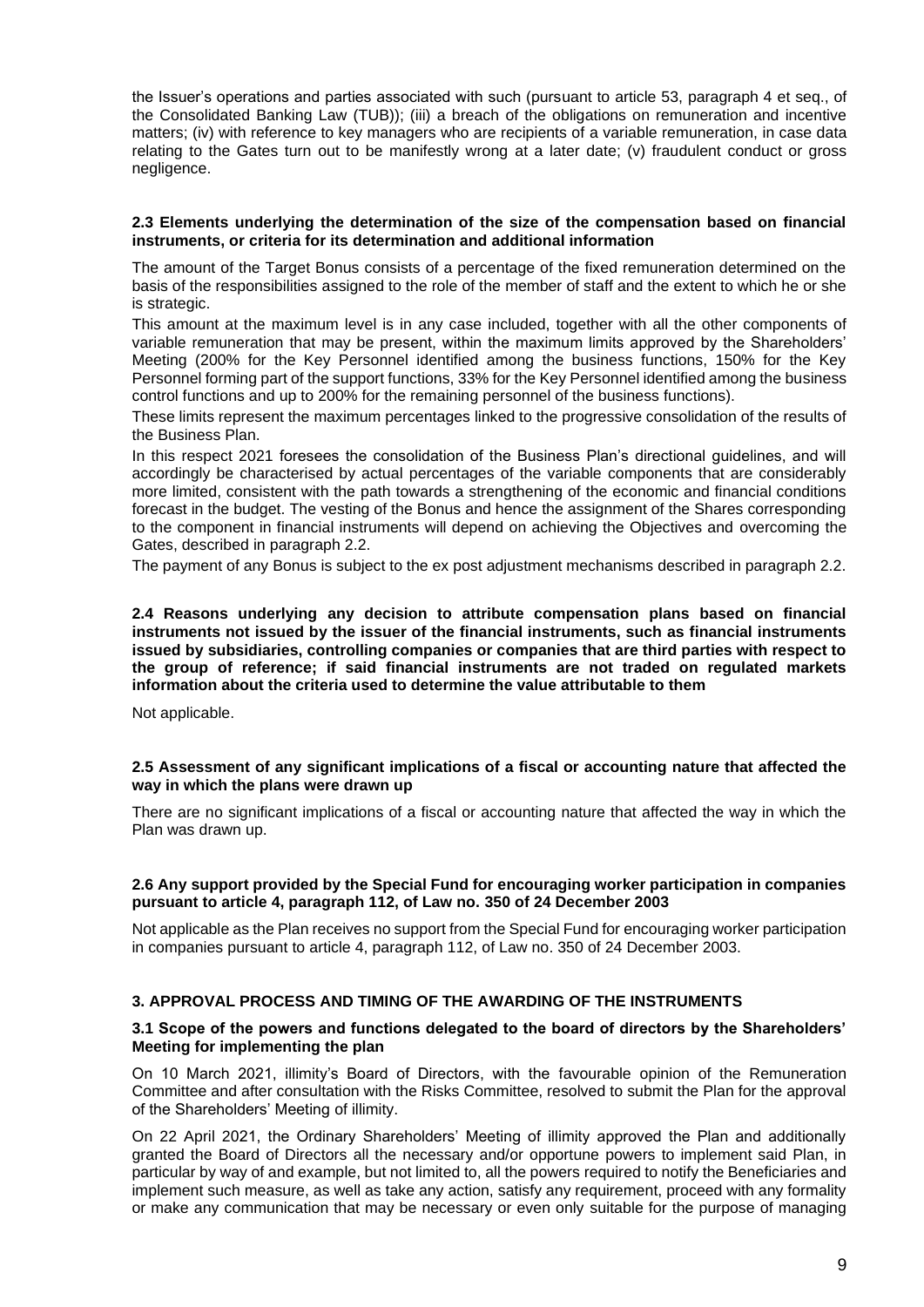and/or implementing the Plan, including amending the relative regulation, with the power to delegate their powers, duties and responsibilities regarding the execution and application of the Plan to the Chair of the Board of Directors and with the possibility of sub-delegation.

#### **3.2 Indication of the parties responsible for administering the plan and their role**

The administration of the Plan is assigned to the Board of Directors, which may delegate its powers, duties and responsibilities to one or more of its members, also severally and with the possibility to sub-delegate, for implementing its decisions regarding the Plan.

Every decision taken by the Board of Directors, or the parties it has delegated, concerning the interpretation and application of the Plan, is final and binding for the parties involved.

#### **3.3 Any procedures to revise the plan, also with regard to possible changes in the basic objectives**

The Plan may be revised or amended, with the Board of Directors having sole competence for any revisions and amendments, in order to keep its essential features unaltered and reflect any mergers, demergers, capital increases or other operations on capital, including the consolidation or split of the Shares, operations on treasury shares or other extraordinary operations of illimity that change the Company's current perimeter (henceforth the "Extraordinary Event") or in any case if the opportunity to do so should arise, also as the result of future changes to laws and regulations, without prejudice to maintaining the requirements of prudent supervision.

The revisions and additions shall be final and binding for the Beneficiaries with effect from the date on which these are approved by the Board of Directors and shall be brought to the attention of the Beneficiaries by registered letter with return receipt or registered letter delivered by hand with the signature of the addressee for receipt.

In case of Change of Control pursuant to article 93 of the TUF also where such change does not lead to the obligation to promote a public tender offer, a public tender offer on the Company's shares or the resolution of operations from which a delisting of the Company's Shares from the Mercato Telematico Azionario organised and managed by Borsa Italiana S.p.A. may result, the Board of Directors may amend the initially established features of the Plan. In this case, the Board of Directors, after obtaining the opinion of the Remuneration Committee, may make all the changes considered necessary and appropriate to the Regulation in order to keep the essential and economic contents of the MBO Plan unchanged, within the limits of applicable law (by way of example but not limited to: the payment of an equivalent in cash with reference to the portion in shares, an acceleration of the vesting with reference to the deferred portion, etc.). As the result of this resolution of the Board of Directors the Beneficiaries will be entitled to receive in advance the Shares they are entitled to.

#### **3.4 Description of the means by which the availability and awarding of the financial instruments on which the plan is based are determined**

The Shares awarded pursuant to the MBO Scheme are new ordinary shares of illimity S.p.A. deriving from the Company's sparable free share capital increase resolved by the Shareholders' Meeting of 18 January 2019 pursuant to articles 2443 and 2349 of the Italian Civil Code. Given the capacity still existing, the Shares may also be made available for subsequent MBO incentive plans, as resolved by the Shareholders' Meeting of 22 April 2021 in the ordinary session.

These shares have the same features as the ordinary shares of illimity S.p.A. outstanding at the date of issue of such new ordinary shares.

#### **3.5 Role performed by each director in determining the features of the plan: possible conflicts of interest involving the directors concerned**

The Remuneration Committee was involved in identifying the essential items of the Plan during the various phases of its preparation. This committee consists solely of non-executive directors, who in the majority are also independent pursuant to article 148, paragraph 3, of the TUF and pursuant to article 3 of the Corporate Governance Code; among these, it is ensured the presence of the necessary number of members with adequate knowledge and experience in financial matters or matters regarding remuneration polices and risk management. To this end, the Bank's Risk Committee was also involved to the extent of its competence.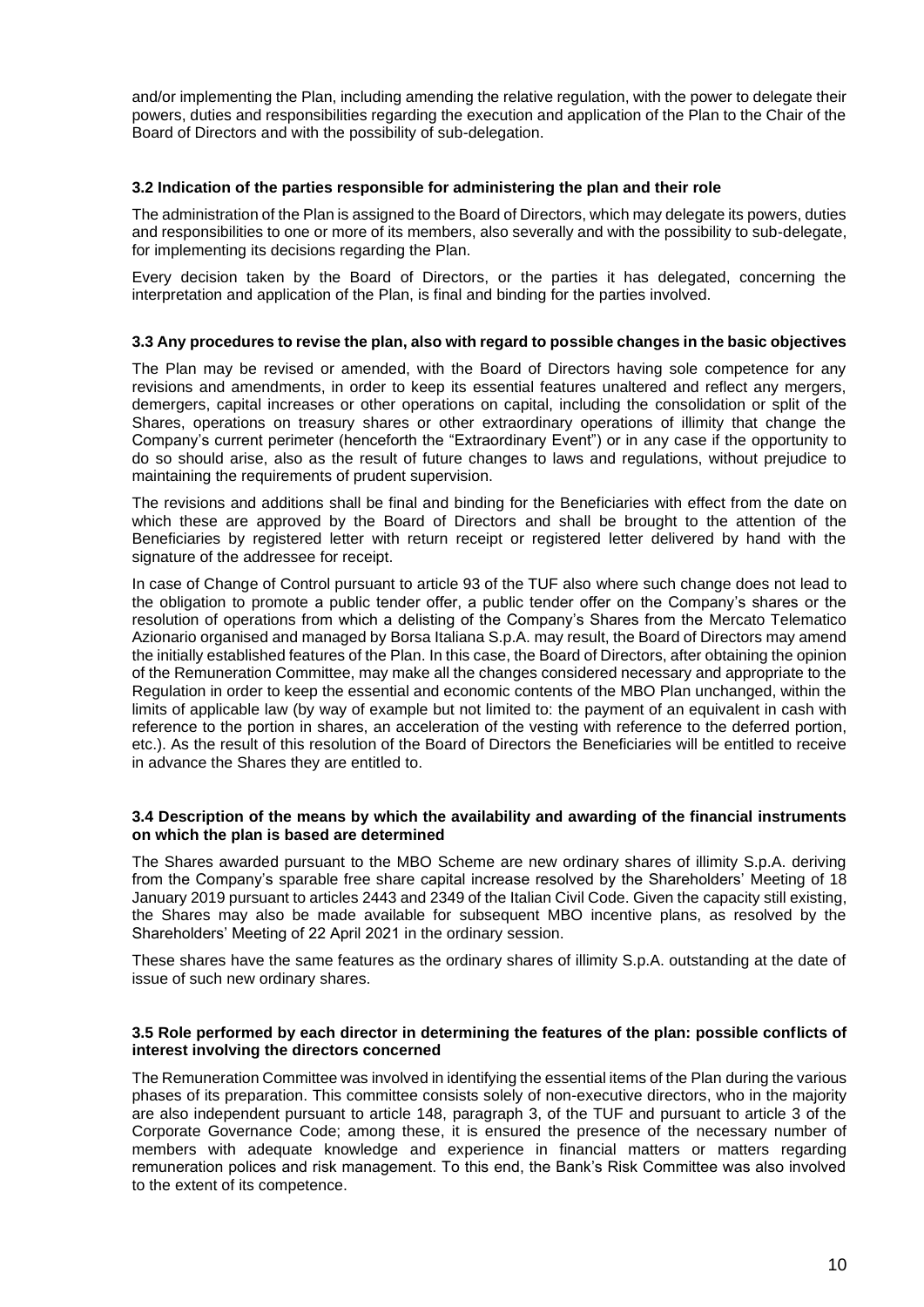#### **3.6 For the purpose of the requirements of article 84-***bis***, paragraph 1, the date of the decision taken by the competent body to propose the approval of the plan to the shareholders' meeting and of any proposal of the remuneration committee**

On 10 March 2021, illimity's Board of Directors resolved – with the positive opinion of the Remuneration Committee reached at its meeting of 5 March 2021 and after consulting with the Risks Committee – to submit the adoption of the Plan for the approval of the Shareholders' Meeting of illimity S.p.A. to be held on 22 April 2021.

#### **3.7 For the purpose of the requirements of article 84-***bis***, paragraph 5a), the date of the decision taken by the competent body regarding the awarding of the instruments and any proposal to such body drawn up by the remuneration committee if applicable**

The information required by article 84-*bis*, paragraph 5a), currently not available, will be provided within the time periods and by the means established by applicable law.

In this respect the financial instruments are awarded by taking into account the access conditions at a Group level and the performance attained with reference to 2021.

#### **3.8 The market price, as of the aforesaid dates, of the financial instruments on which the plan is based, if traded on regulated markets**

The price of the Shares at the time of awarding membership of the Plan to the Beneficiaries will be notified pursuant to article 84-*bis*, paragraph 5, of the CONSOB Issuers' Regulation.

The market price of the illimity Bank S.p.A. Shares on 10 March 2021, the date of the meeting of the Board of Directors which, on the proposal of the Remuneration Committee, resolved to submit the adoption of the Plan for the approval of the Shareholders' Meeting of 22 April 2021, was  $\epsilon$  9.1353.

**3.9 In the case of plans based on financial instruments traded on regulated markets, within what time periods and by what means does the issuer take into account, as part of identifying the timing of the assignment of the instruments in implementation of the plan, of the possible temporal coincidence between: (i) such assignment or any decisions taken in this respect by the remuneration committee and, (ii) the disclosure of any relevant information pursuant to article 114, paragraph 1; for example, in the case in which such information is a. not already published and likely to positively affect market prices, or b. already published and likely to negatively affect market prices**

The Plan will only be implemented by the Board of Directors following its approval by the Shareholders' Meeting.

It should be noted that the right for the Beneficiaries to receive the Bonus (and as a result the Shares) vests at the end of the Performance Period and only following checks on the Gates and after achieving the pre-determined performance Objectives.

It is further noted that the Beneficiaries may not avail themselves of personal hedging or insurance strategies on their remuneration or on other aspects that may alter or affect the effects of alignment to the risk inherent in the variable remuneration mechanisms.

# <span id="page-16-0"></span>**4. FEATURES OF THE INSTRUMENTS GRANTED**

#### **4.1 Description of the forms in which the share-based compensation plans are structured**

The Plan provides for the settlement of a portion of the vested incentive by way of shares. The right of the Beneficiaries to obtain recognition of the remuneration envisaged by the Plan does, however, depend on achieving specific objectives, plus the need to overcome gates, linked to the requirement for certain capital and liquidity ratios to be maintained in line with the provisions of the Risk Appetite Framework and for there to be no breaches of laws and regulations on an individual basis, as well as to performance objectives set consistently with the objectives envisaged in the Business Plan and the functional and individual responsibilities of each Plan Beneficiary.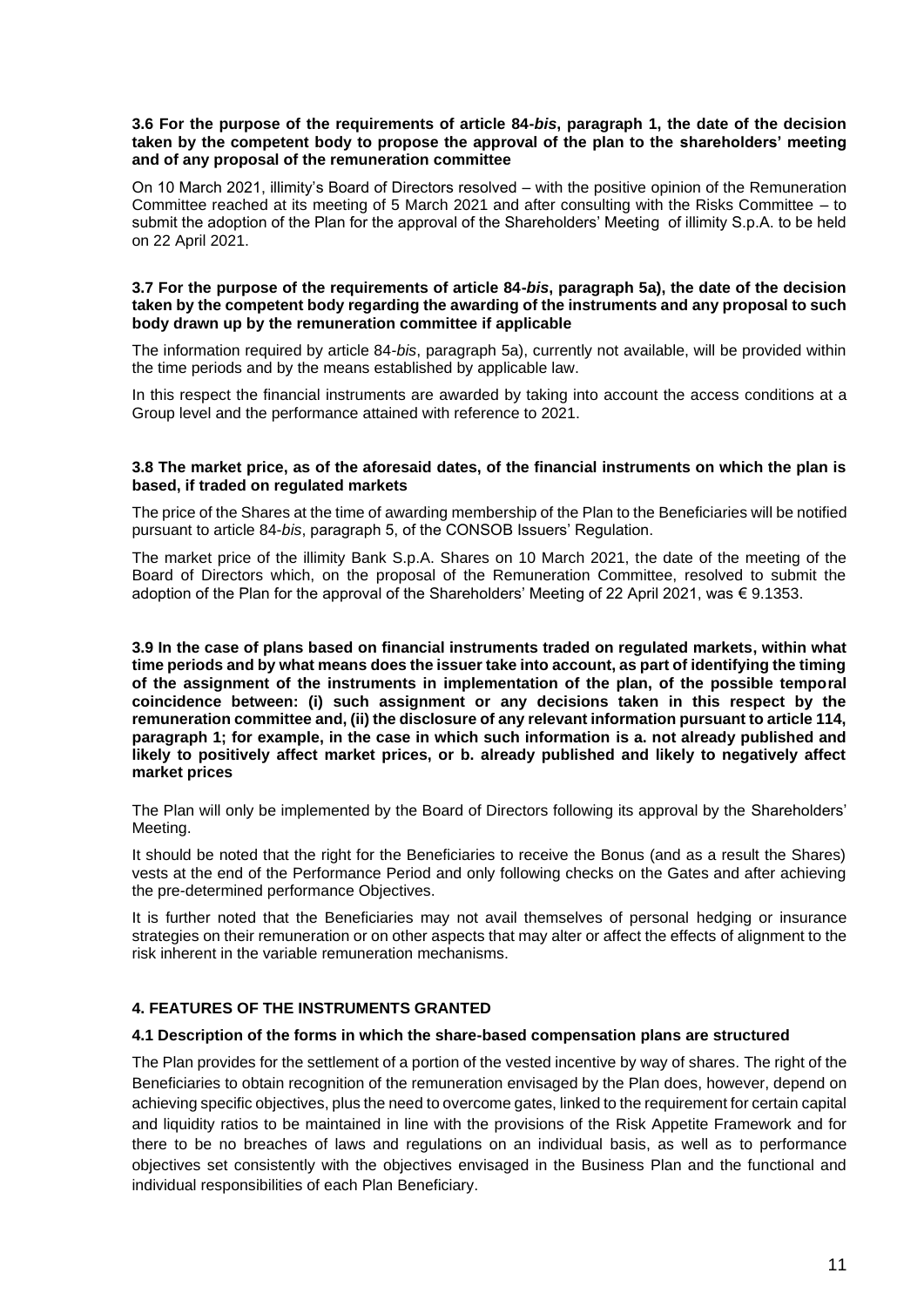#### **4.2 Indication of the period of effective implementation of the plan also with reference to any envisaged different cycles**

The Plan is implemented when the Objectives are met and upon the occurrence of the other conditions established for 2021 and the three-year period 2022-2024, given the possible settlement by way of deferred shares.

The deferred portion in shares will be delivered no later than 2024.

#### **4.3 End date of the plan**

Reference should be made to the matters specified in paragraph 4.2.

#### **4.4 Maximum number of financial instruments, also in the form of options, granted each fiscal year in relation to persons identified by name or by the indicated categories**

Although the variable portion granted to Key Personnel may not exceed the ratio with the fixed portion approved by the Shareholders' Meeting and the size of the target incentives granted to the Beneficiaries, the exact maximum number of Shares granted each year cannot be determined.

In this respect the number of Shares vesting is determined on the basis of the mechanisms described in paragraphs 2.2, 2.3 and 4, depending on the type of Beneficiary, the Bonus vested and the Share Price on the granting.

The number of shares to be granted, both for the up-front portion and the deferred portion, is determined by dividing the amount of the granted variable remuneration to be settled in shares by the Share Price on the granting.

#### **4.5 Means and clauses relating to the implementation of the plan, specifying whether the actual granting of the instruments depends on the occurrence of certain conditions or on the achievement of certain results, including performance results, descriptions and conditions of results**

Payment of the Bonus connected with the Plan depends on the following:

- overcoming gates, linked to maintaining certain specific capital and liquidity ratios in line with the provisions of the Risk Appetite Framework and to the absence of breaches of laws and regulations on an individual basis;
- achieving performance objectives set consistently with the objectives envisaged in the Business Plan and the functional and individual responsibilities of each Plan Beneficiary.

*Ex post* adjusting mechanisms are envisaged (*malus* and claw-back).

For the *malus* mechanisms, recognition of the deferred portions depends upon compliance with the capital and liquidity requirements measured at 31 December of the year of reference, in line with the limits established from year to year in the gates of remuneration and incentive policies in force at the time as well as full compliance with laws, regulations and corporate codes at an individual level.

For the claw-back mechanisms, a request may be made to return the variable remuneration recognised, wholly or in part, if the following matters is assessed within 5 years of the payment of the up-front portions or the deferred portions: (i) a behaviour that has led to a significant loss being incurred by the Issuer; (ii) a breach of the conditions and limits for assuming risk activity with respect to parties that may exercise an influence on the Issuer's operations and parties associated with such (pursuant to article 53, paragraph 4 et seq., of the Consolidated Banking Law (TUB)); (iii) a violation of the obligations on remuneration and incentive matters; (iv) with reference to key managers who are recipients of variable remuneration, in case of data relating to the Gates which turn out later to be manifestly wrong; (v) fraudulent conduct or gross negligence.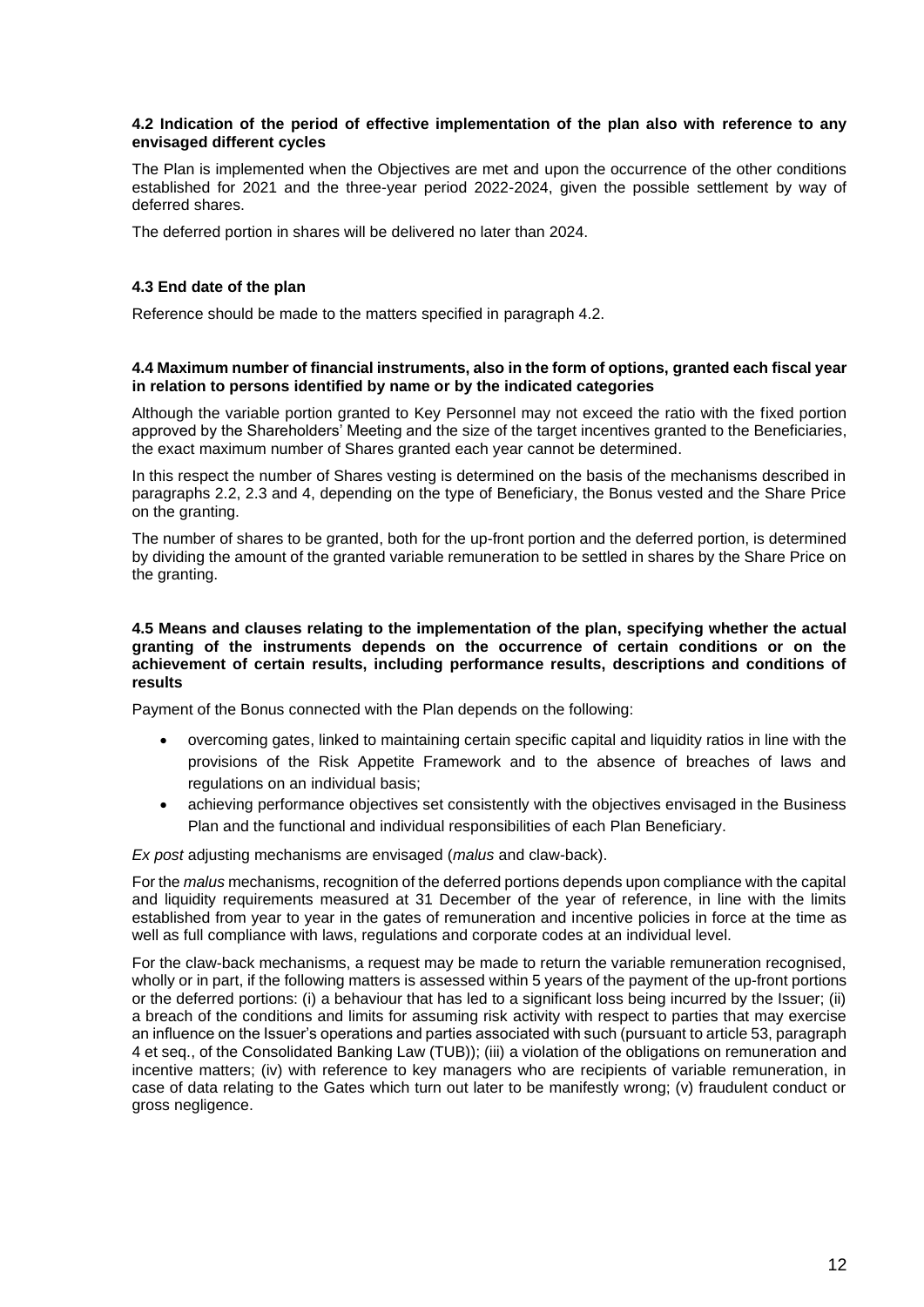#### **4.6 Indication of any restrictions on availability attached to the granted instruments or to the instruments arising from the exercising of the options, with particular reference to the periods within which the subsequent transfer of such to the company itself or third parties is allowed or prohibited**

For the Chief Executive Officer and Top Management, the component in illimity shares is subject to a lock-up period of 12 months for the up-front portion and 6 months for the deferred portion.

For the remaining Key Personnel the component in illimity shares is subject to a lock-up period of 6 months for the up-front portion and 6 months for the deferred portion.

#### **4.7 Description of any termination clauses relating to the granting of membership of the plan if members carry out hedging transactions that enable possible prohibitions on the sale of the granted financial instruments to be counteracted, also in the form of options or the financial instruments resulting from the exercising of such options**

The Beneficiaries are strictly forbidden to use personal hedging or insurance strategies on their remuneration or on other aspects that may alter or affect the effects of alignment to the risk inherent in the variable remuneration mechanisms governed by the Bank's Remuneration and Incentive Policy.

#### **4.8 Description of the effects caused by the termination of the employment relationship**

The portion of the vested Bonus to be settled up-front is paid upon condition that at the time of the actual payment the Employment Relationship still holds and is not on the other hand already terminated or that any notice period has not expired.

In the case of the termination of the Employment Relationship, the following rules shall apply to any deferred portions and/or to any shares in lock-up, depending on the various circumstances:

- in the case of a "bad leaver", the Beneficiary loses all rights to receive the Bonus.
	- The following are examples of these situations:
		- o dismissal for just cause,
		- o dismissal for subjectively justifiable reasons,
		- o voluntary resignation;
- in the case of a "good leaver", the Beneficiary (or his or her heirs) shall be entitled to receive the portion of Bonus vested.

The following are examples of these situations:

- o mutual termination of the Employment Relationship,
- o resignation for just cause,
- o unjustified dismissal,
- o dismissal for objectively justifiable reasons,
- $\circ$  voluntary resignation for access to a pension scheme followed by the submission of the actual application,
- $\circ$  the death of the Beneficiary.
- o permanent disability equal to or greater than 66%.

In case of the death of the Beneficiary, the amounts vested will be paid to the person's heirs or successors in title.

# **4.9 Indication of any causes of annulment of the Plan**

There are no annulment clauses in the Plan except for the means by which the Plan may be revised, as described in paragraph 3.3.

**4.10 Justifications relating to any clauses for the "redemption" by the company of the instruments underlying the Plan, determined pursuant to article 2357 et seq. of the Italian Civil Code; indication of the beneficiaries of the redemption, clarifying whether such clauses only relate to specific categories of employee; the effects of the termination of the employment relationship on any such redemption**